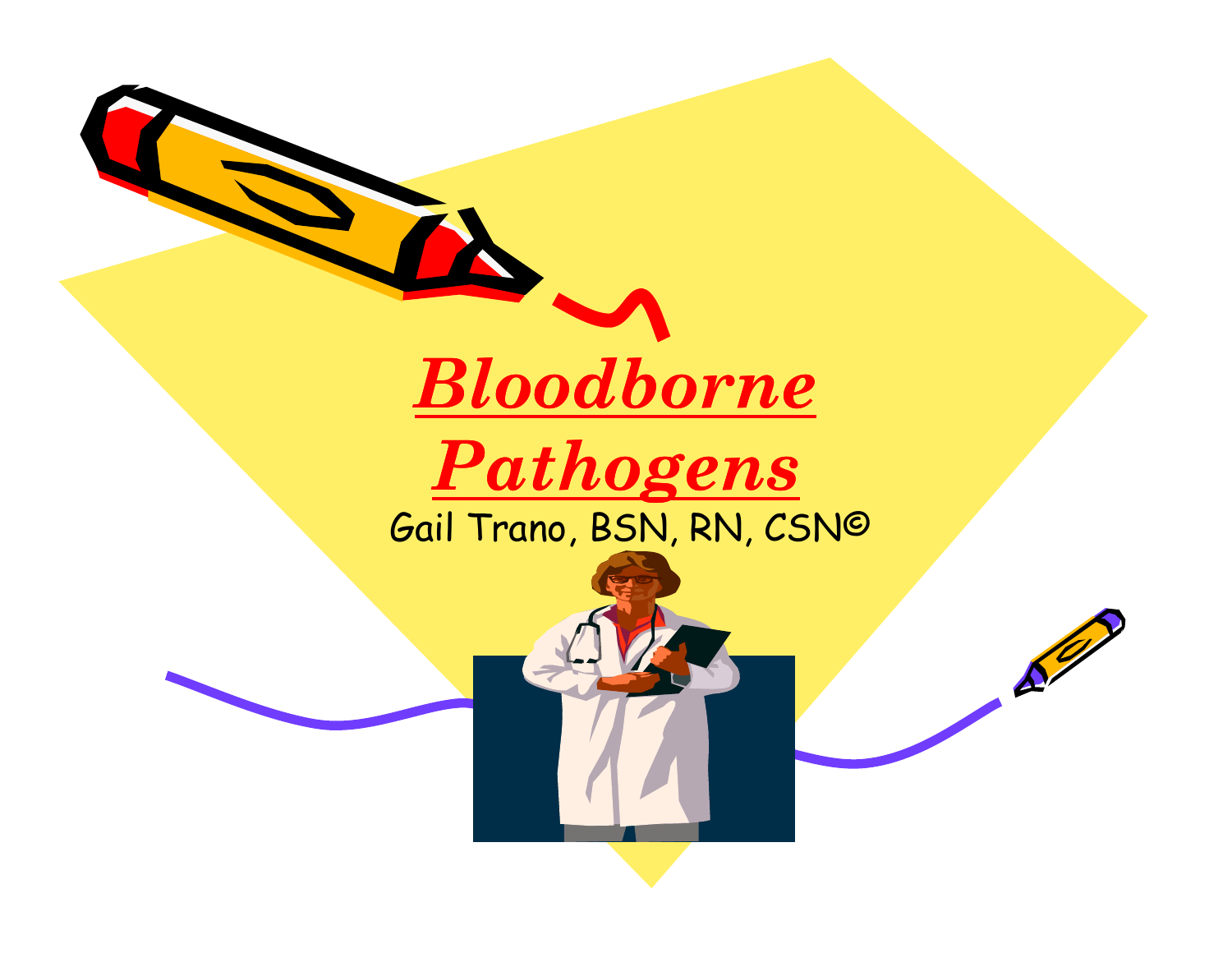# **Welcome**

• Annual training is required for all employees who can reasonably anticipate contact with blood or potentially infectious body fluids while at work.



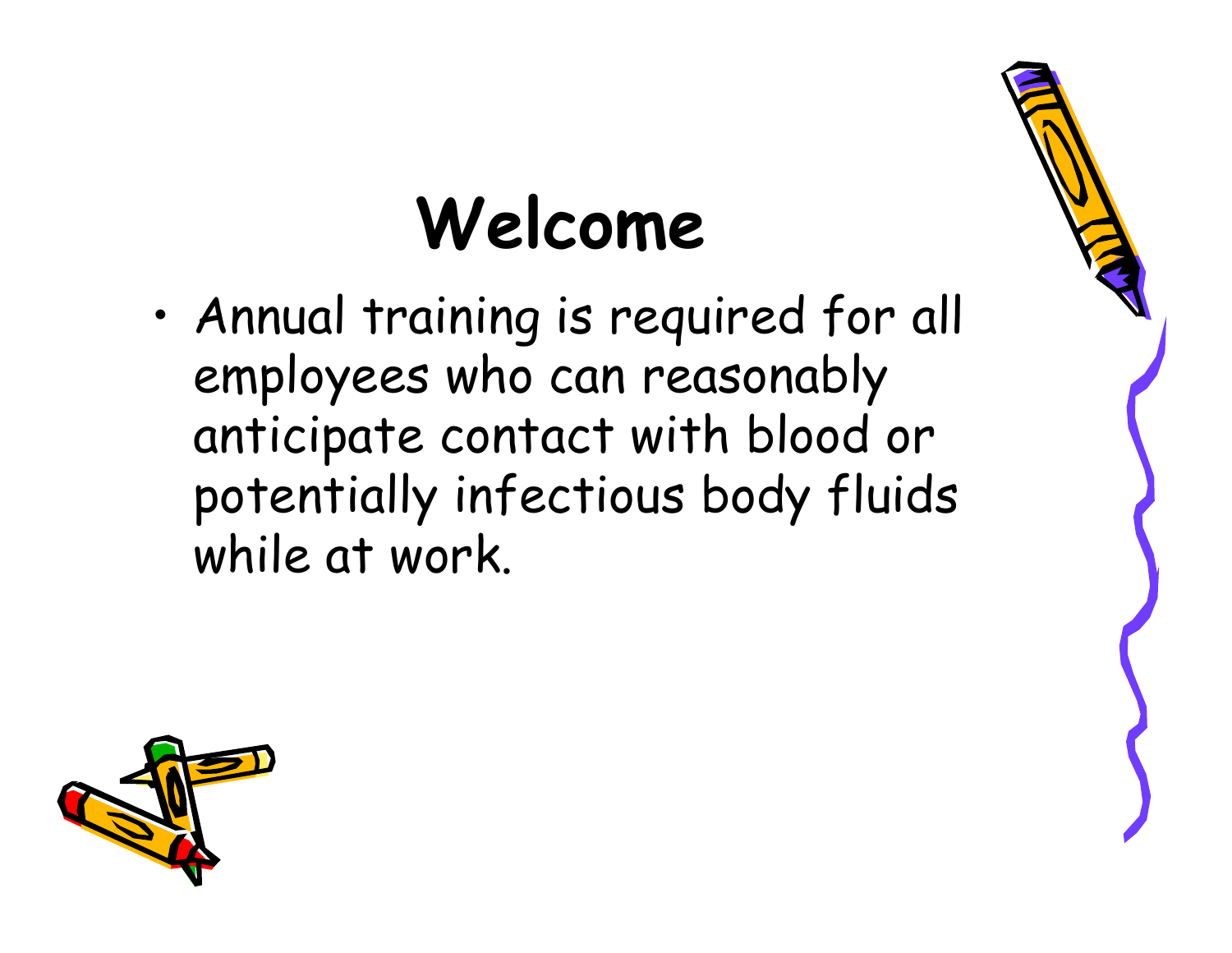# **Diseases of Bloodborne Pathogens**

• Blood borne pathogens (BBP) are microorganisms such as viruses or bacteria that are carried in blood and other body fluids and can cause disease in people. These pathogens include, but are not limited to, Hepatitis B Virus (HBV), Hepatitis C Virus (HCV) and Human Immunodeficiency Virus (HIV).

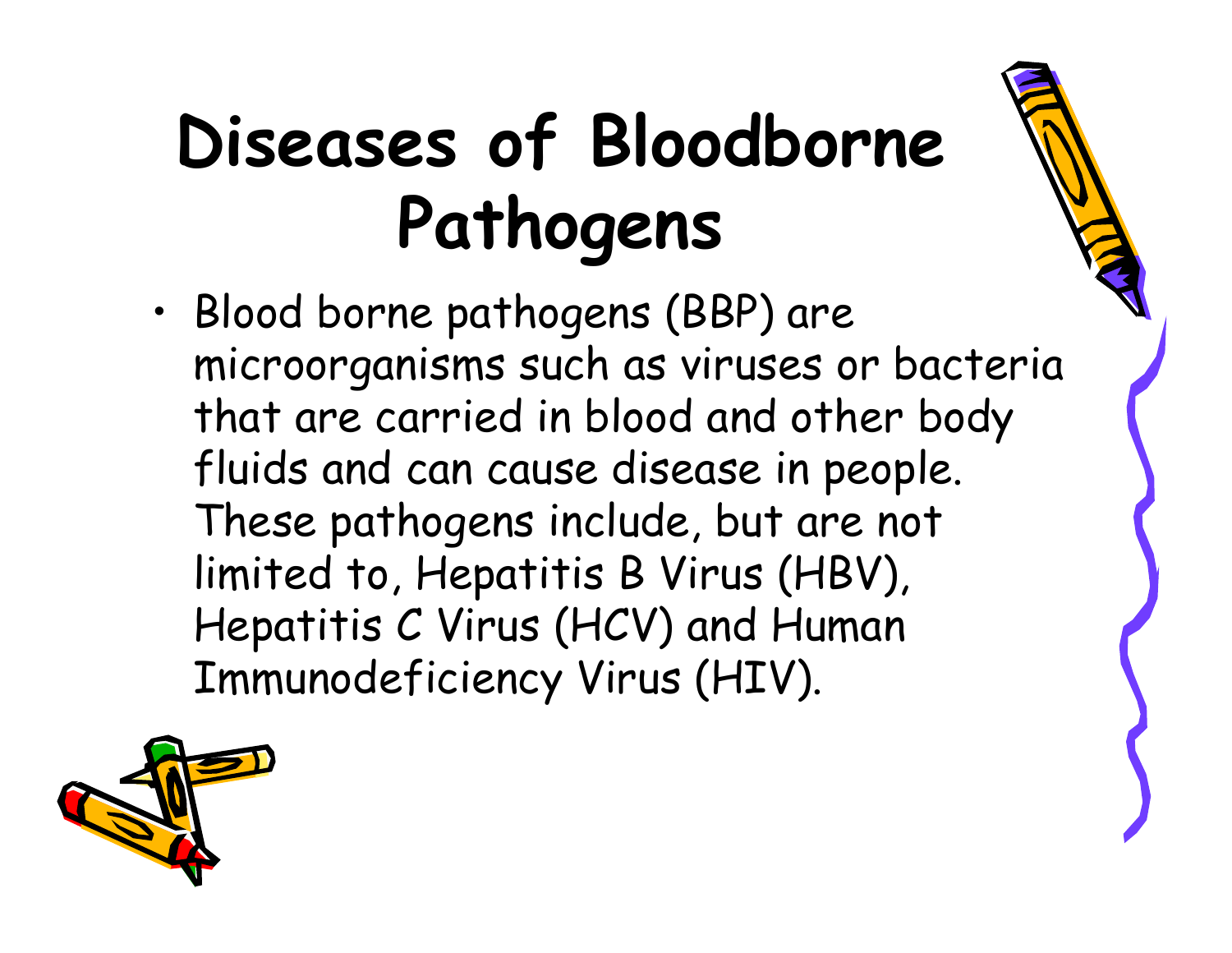## **Hepatitis B (HBV)**

- **"Hepatitis" means "inflammation of the liver," and, as its name implies, Hepatitis B is a virus that infects the liver. There is no**  many people who contract the disease will<br>develop antibodies, which help them get over<br>the infection and protect them from getting<br>it again. It is important to note, however,<br>that there are different kinds of hepatitis,<br>so
- **Vaccination against HBV is available in 2 or 3 dose series.**
- **Some employees are designated to have HBV vaccine specific to job classification.**



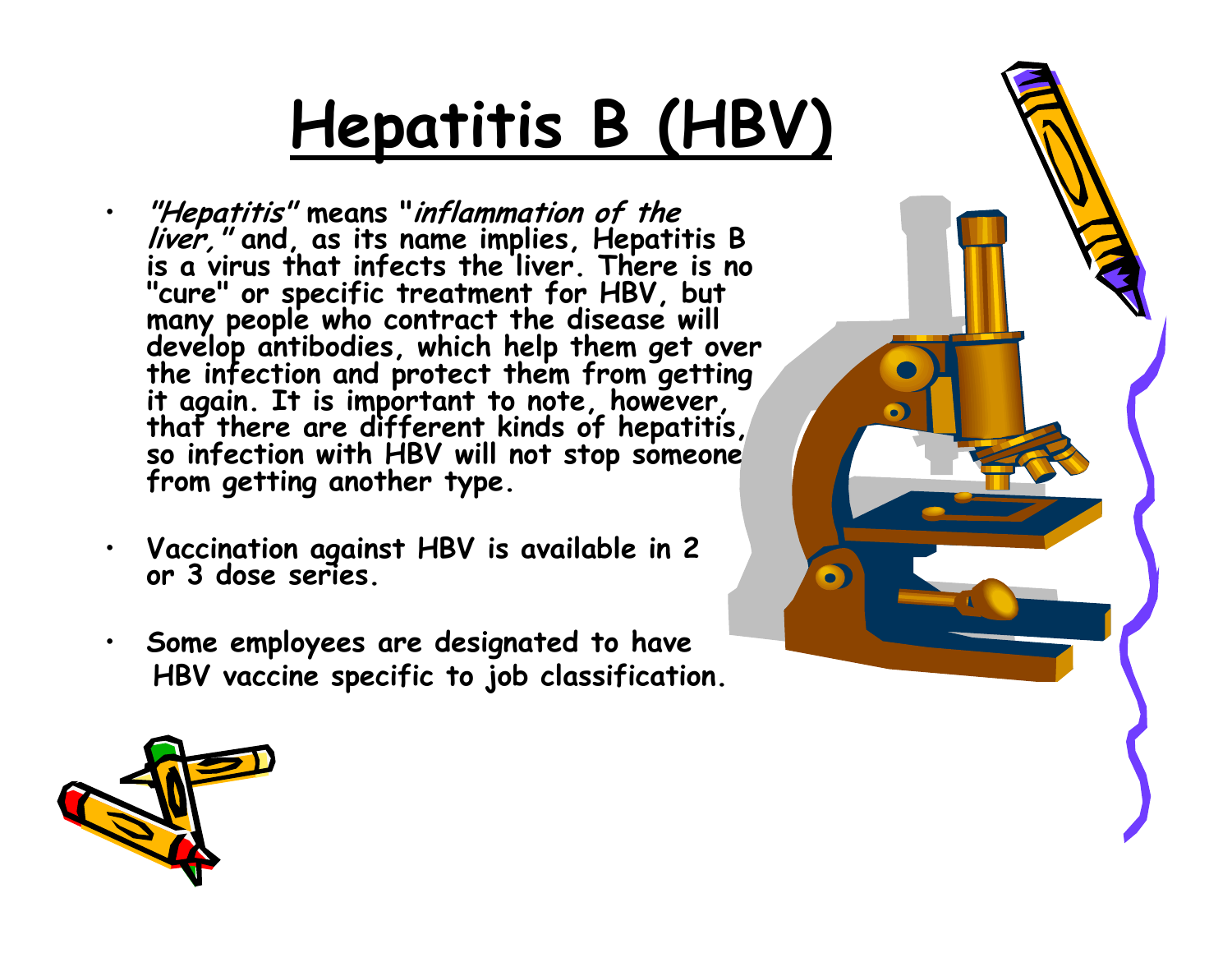# **Hepatitis B (HBV)**

The Hepatitis B virus is very durable, **it can survive in dried blood for up to seven days.** For this reason, this virus may be the primary concern for employees such as housekeepers, custodians, laundry personnel and other employees who may come in contact with blood or other potentially infectious materials in a non-emergency or medical care situation.

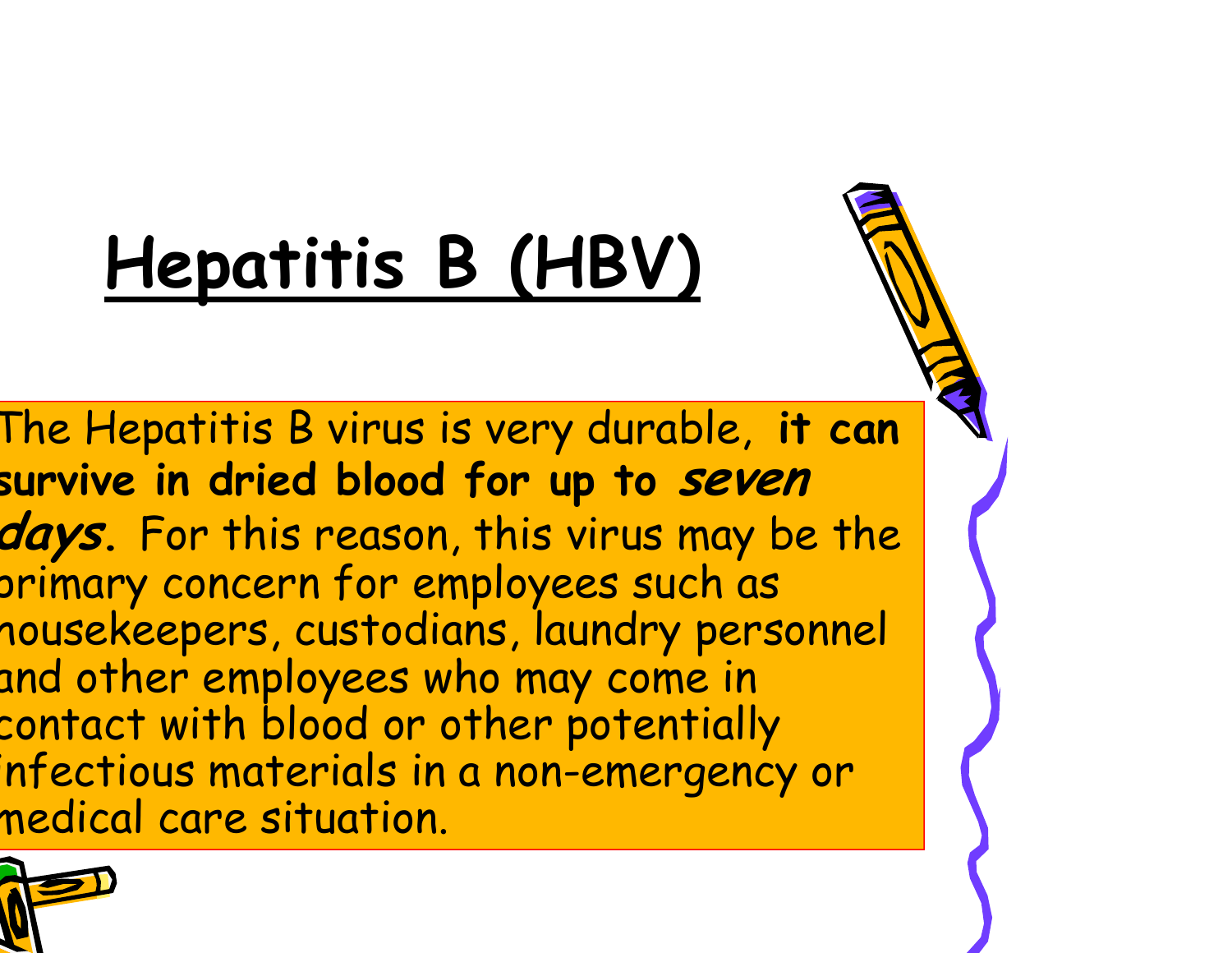# **Hepatitis B (HBV)**



The symptoms of HBV are very much like mild "flu". As the disease continues to develop, jaundice (yellow skin) and darkened urine will often occur.

After exposure it can take 1-9 months before symptoms become noticeable.

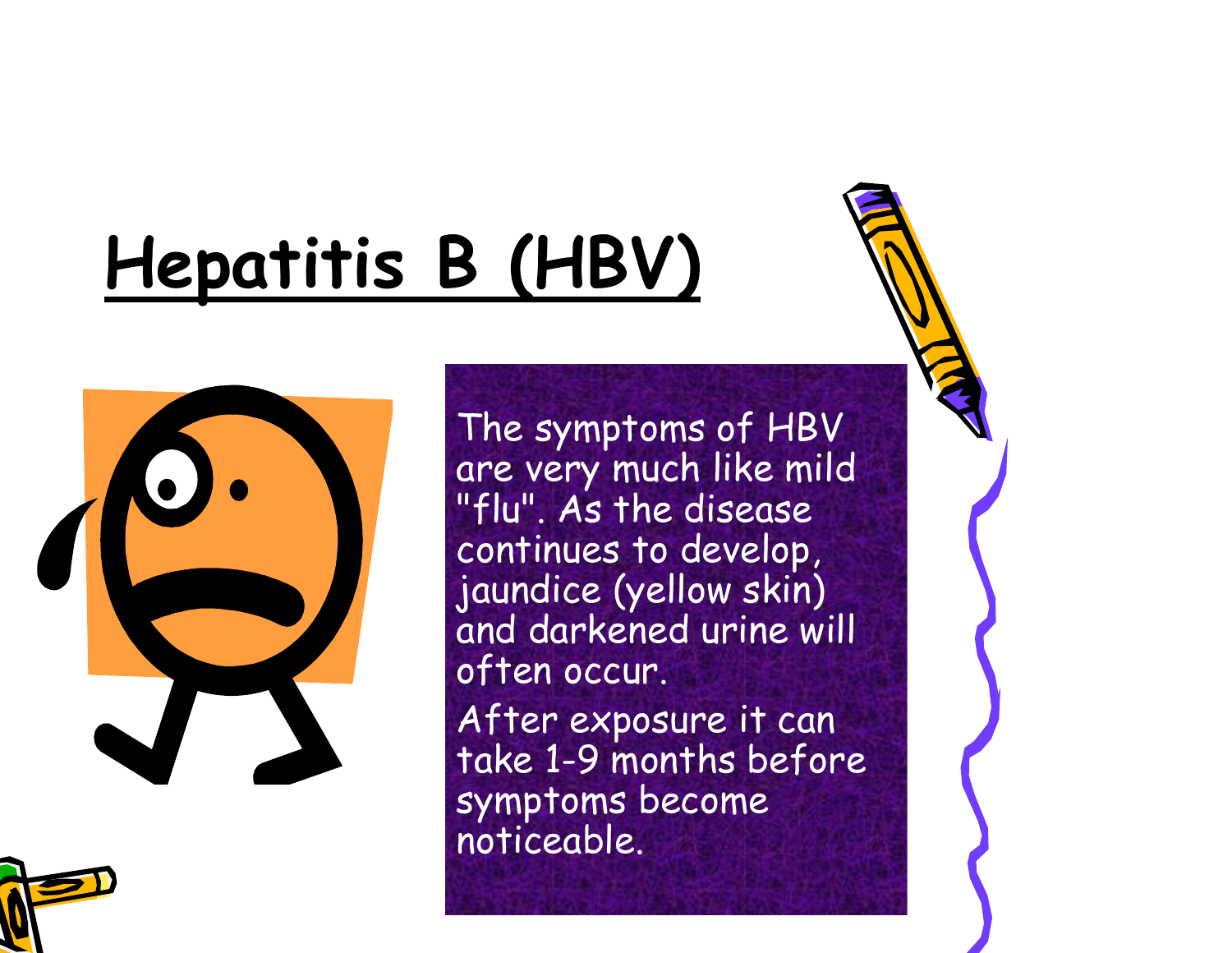# Hepatitis B Complications

- Hospitalization Cirrhosis
- Hepatocellular carcinoma (cancer) Death

## BV Vaccination is the best protection



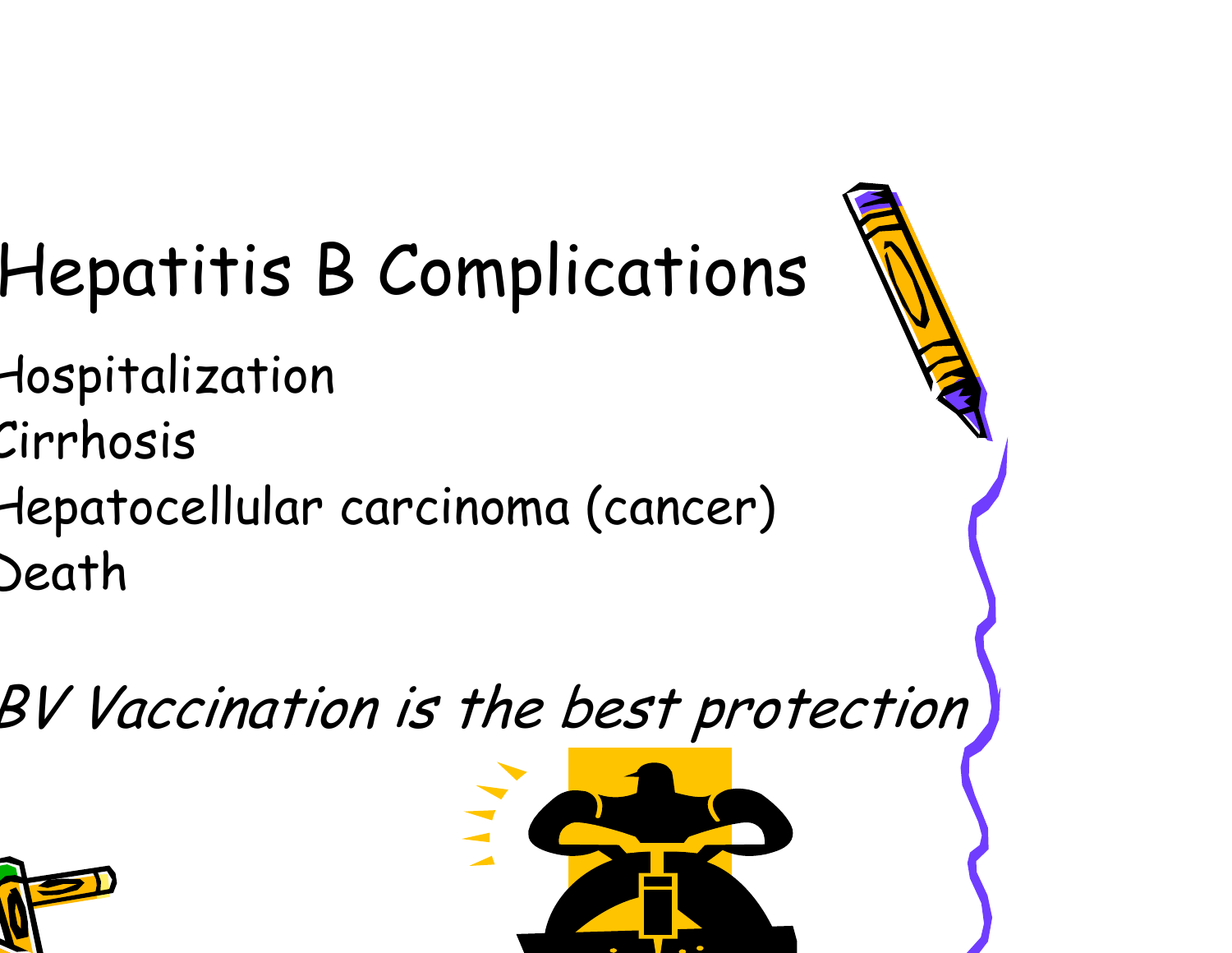# Hepatitis A (HAV)

- Transmission Fecal-oral . Rarely by transfusion
- Children typically do **not** display symptoms
- Schools are not common sites for HAV transmission
- Vaccine available in 2 doses 6-18 months apart

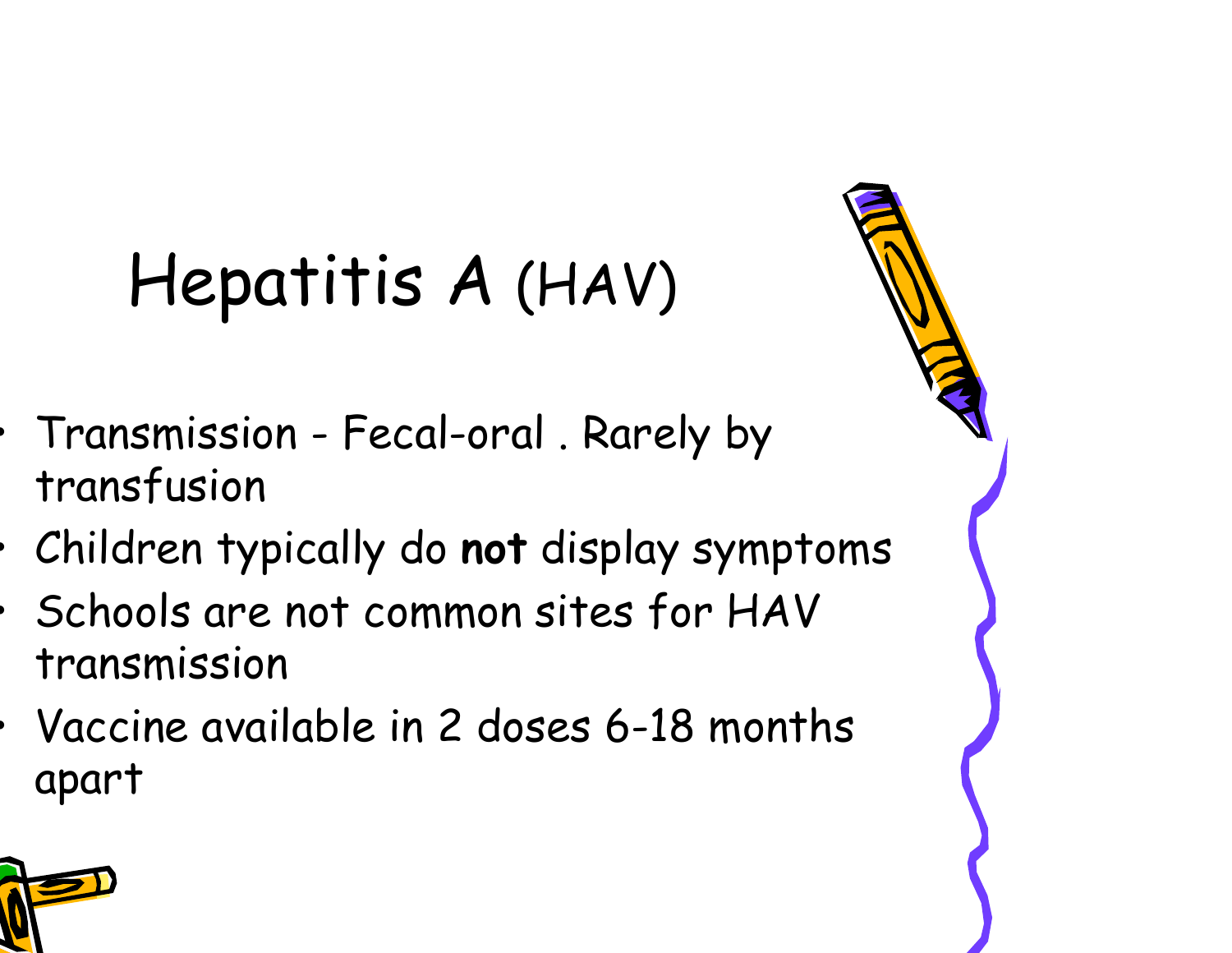# **Hepatitis C (HCV)**

Hepatitis C virus (HCV) infection is the **most common chronic**<br>blood borne infection in the United States. Most people with<br>this virus are chronically infected and might not be aware of<br>their infection because they are not years.

HCV is transmitted primarily through exposures to blood. Risk factors include blood transfusion, injecting drug use, exposure from sexual contact or household member who has had a history of hepatitis.

#### **ymptoms:**

Many patients have no symptoms prior to development of liver cirrhosis (damage). The presenting symptoms are usually mild fatigue, poor appetite, joint and body aches, nausea, and mild abdominal discomfort.



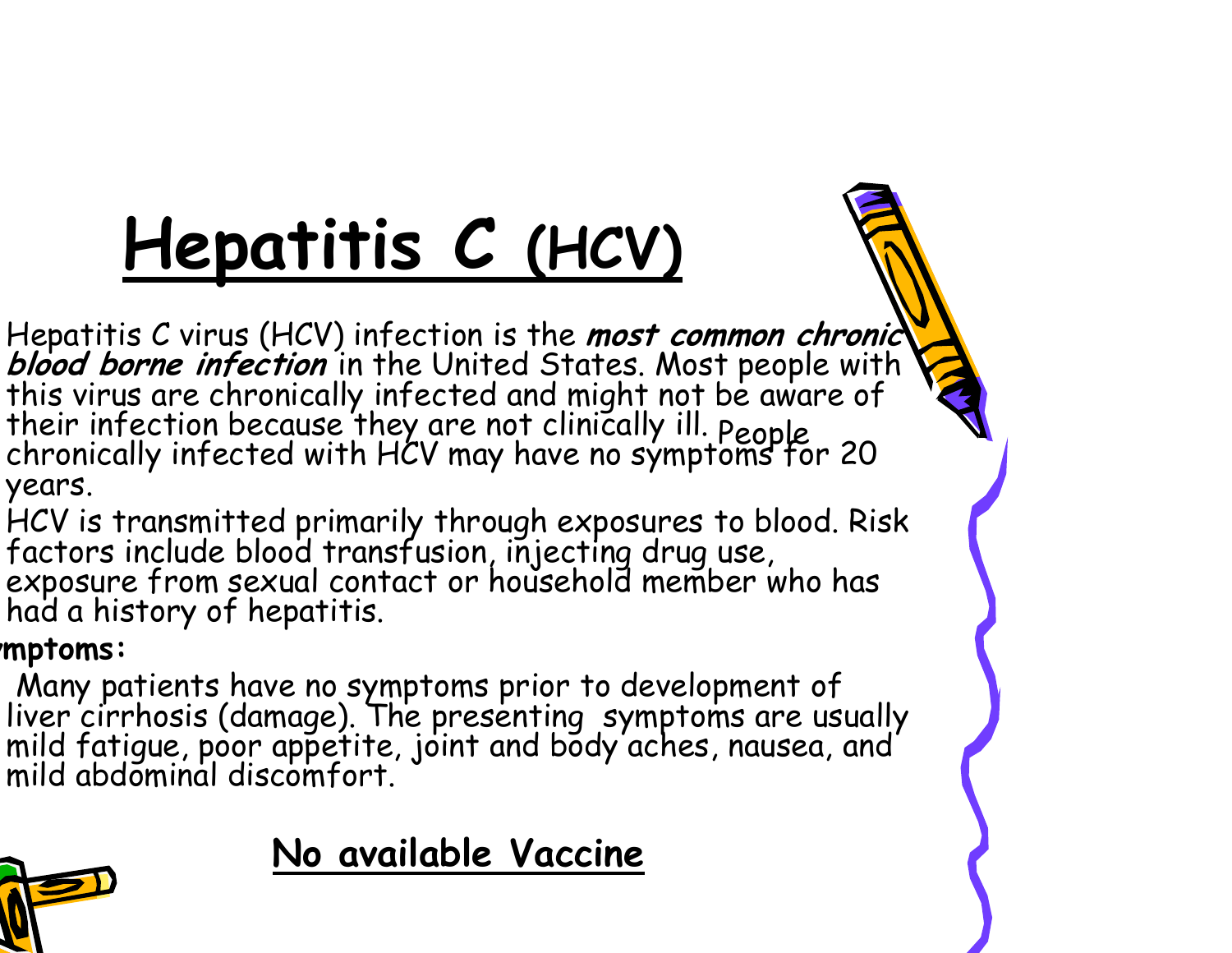## **Human Immunodeficiency Virus (HIV)**

- A virus called the **human immunodeficiency virus, or HIV causes AIDS (acquired immune deficiency syndrome)**. Once a person has been infected with HIV, it may be many years before AIDS actually develops.
- HIV attacks the body's immune system, weakening it so that it cannot fight other deadly diseases.
- AIDS is a fatal disease, and while treatment for it is improving and prolonging life, there is no known cure.

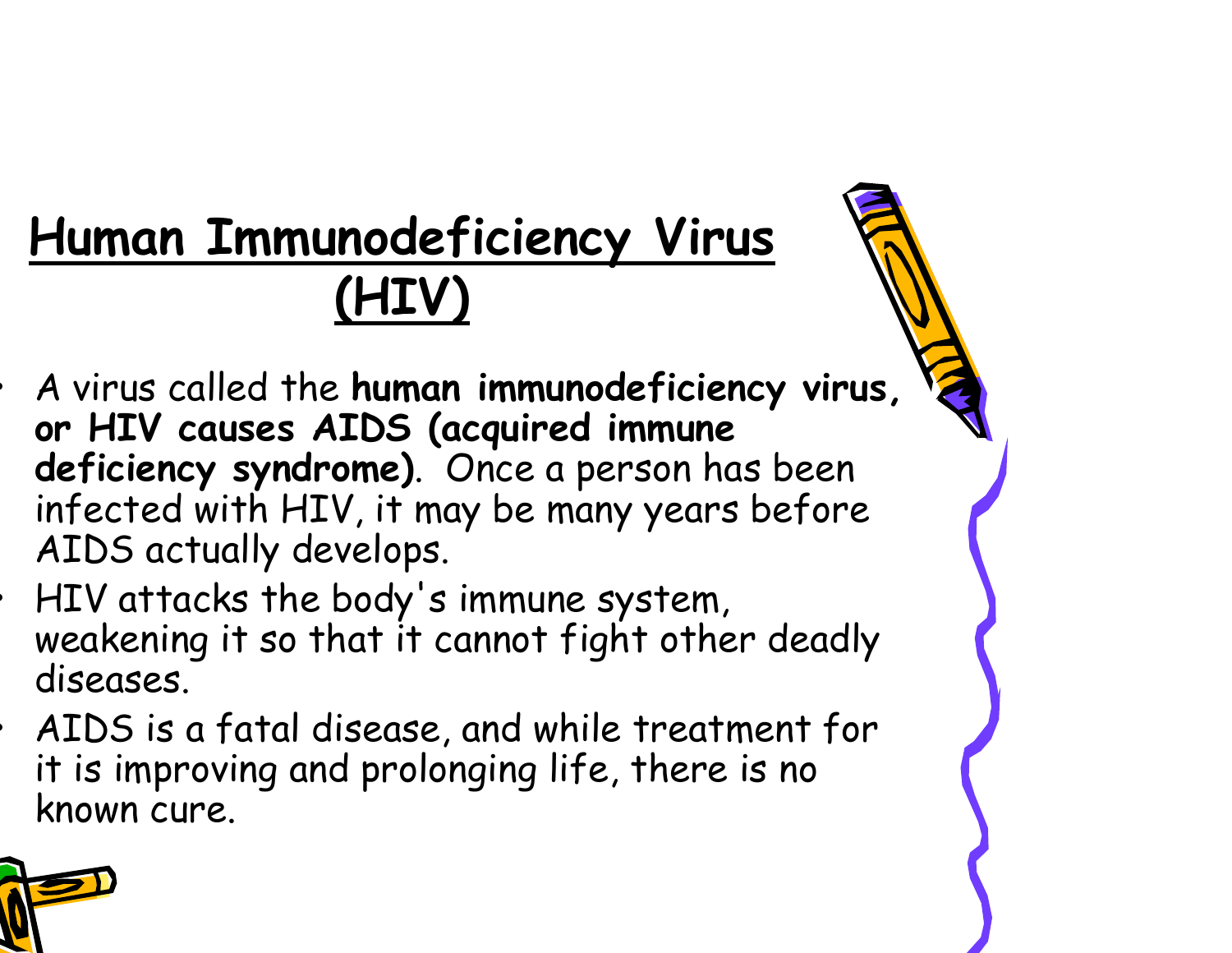## **Human Immunodeficiency Virus (HIV)**

The HIV virus is very fragile Symptoms:<br>
and will not survive very long . Symptoms of HIV<br>
outside of the human body. It is primarily of concern to<br>
employees providing *first aid in* often include weakness,<br>
employees pro

All precautions must be taken<br>to avoid exposure.

HIV status is protected and you don't know who is infected. Therefore, must assume risk is always present

infection can vary, but fever, sore throat, nausea, headaches, diarrhea, a tongue, weight loss, and<br>swollen lymph glands.

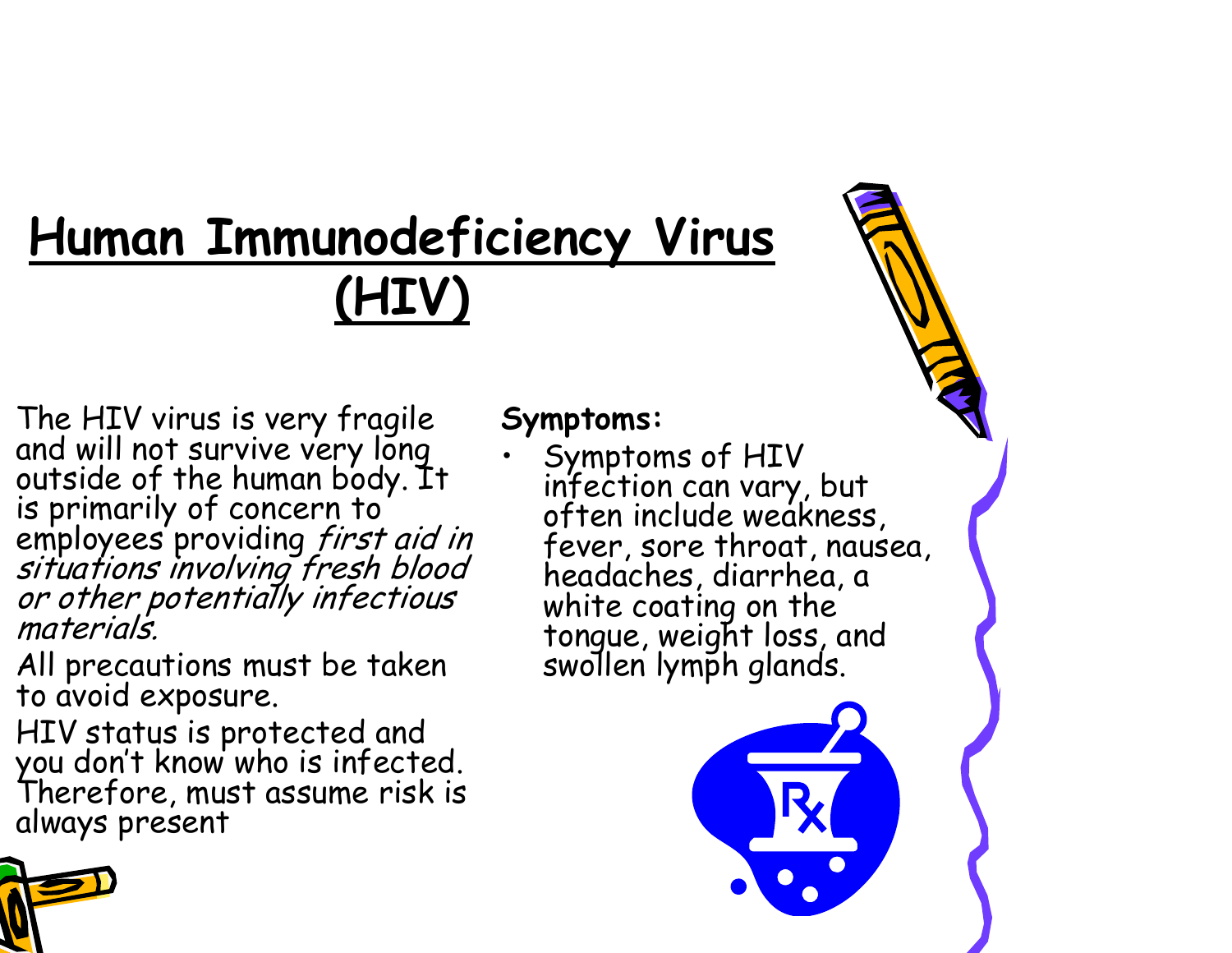# **Modes Of Transmission**

Bloodborne pathogens such as HBV, HCV and<br>HIV can be transmitted through contact<br>with infected human blood and other potentially infectious body fluids such as:<br>semen, vaginal secretions, saliva (in dental procedures), and any body fluid that is visibly contaminated with blood.

It is important to know how exposure and transmission are most likely to occur in your job duties.

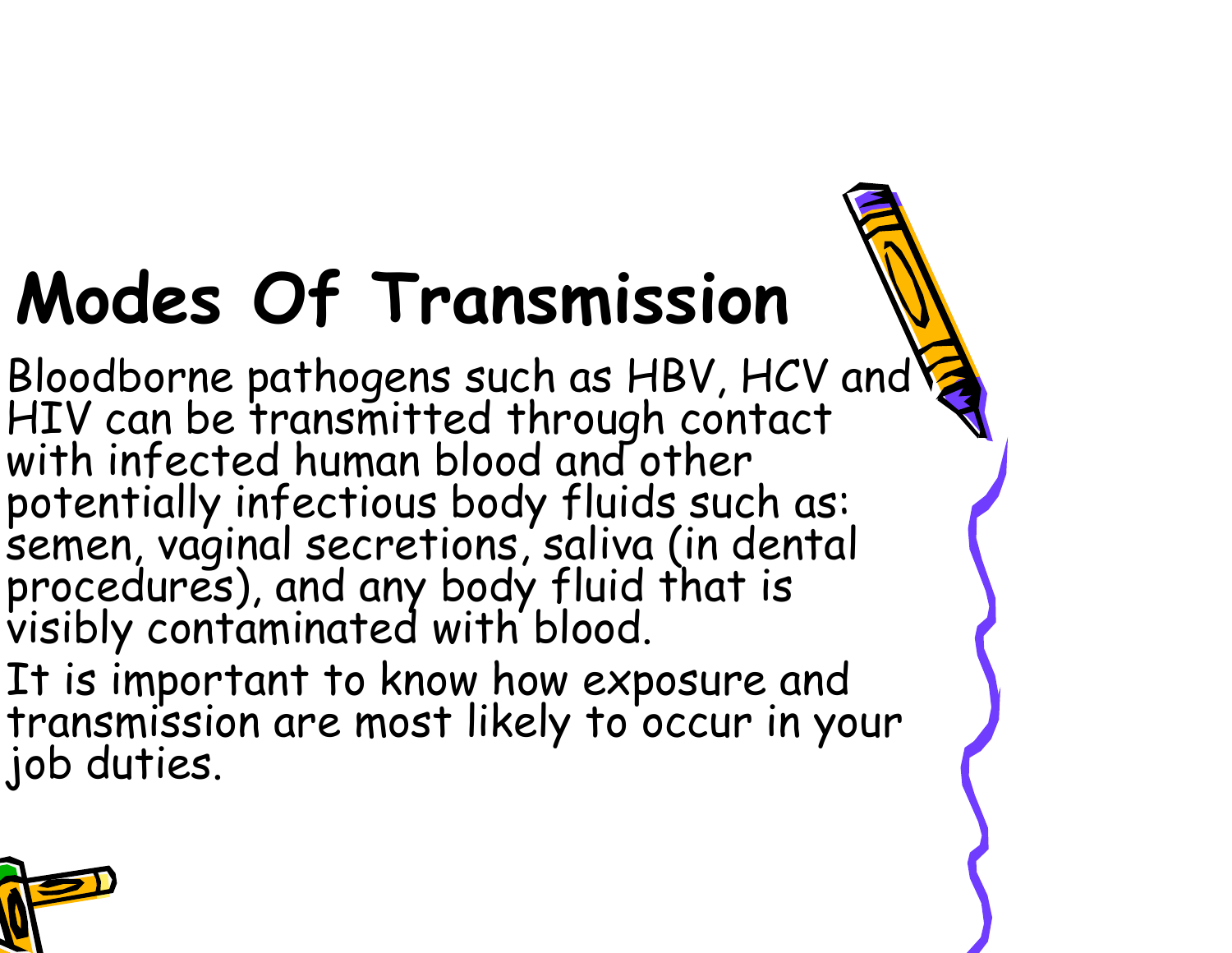# **Modes Of Transmission**



**HBV and HIV are most commonly transmitted through:** 

**Sexual Contact Sharing of hypodermic needles From mothers to their babies at/before birth, breast feeding** 

**Accidental puncture from contaminated needles, broken glass, or other sharps** 

- **Contact between broken or damaged skin and infected body fluids**
- **Contact between mucous membranes and infected body fluids**

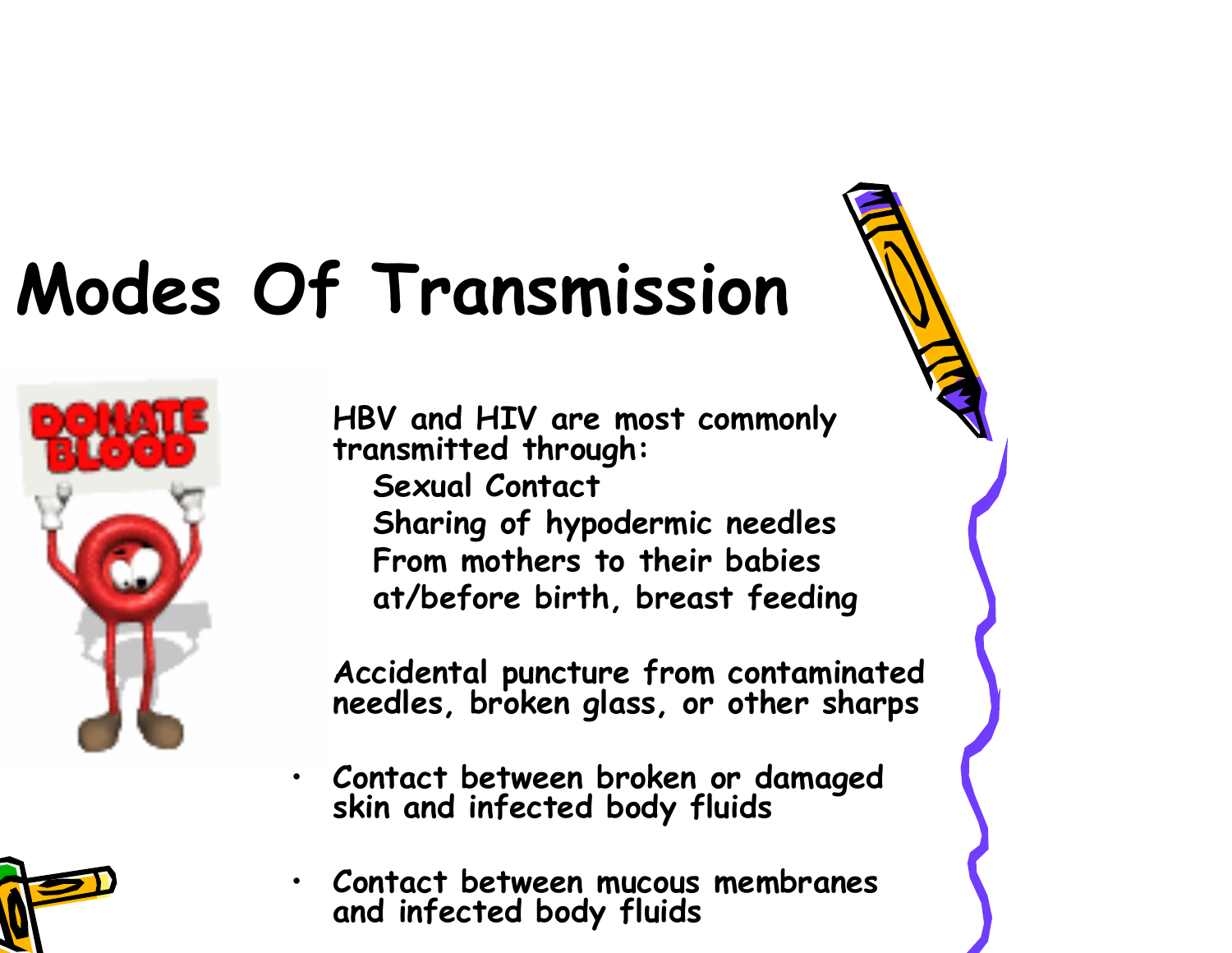# **Modes Of Transmission**



Anytime there is blood-to-blood '<br>
contact with infected blood or body<br>
fluids, there is a slight potential<br>
for transmission. Unbroken skin<br>
forms the best barrier against blood borne pathogens. However, infected blood can enter your system through: open sores, cuts, abrasions, acne or any damaged or broken skin such as sunburn or blisters.

• Bloodborne pathogens may also be transmitted through the mucous membranes of the eyes, nose, or mouth. For example, a splash of contaminated blood to your eye, nose, or mouth could result in transmission.

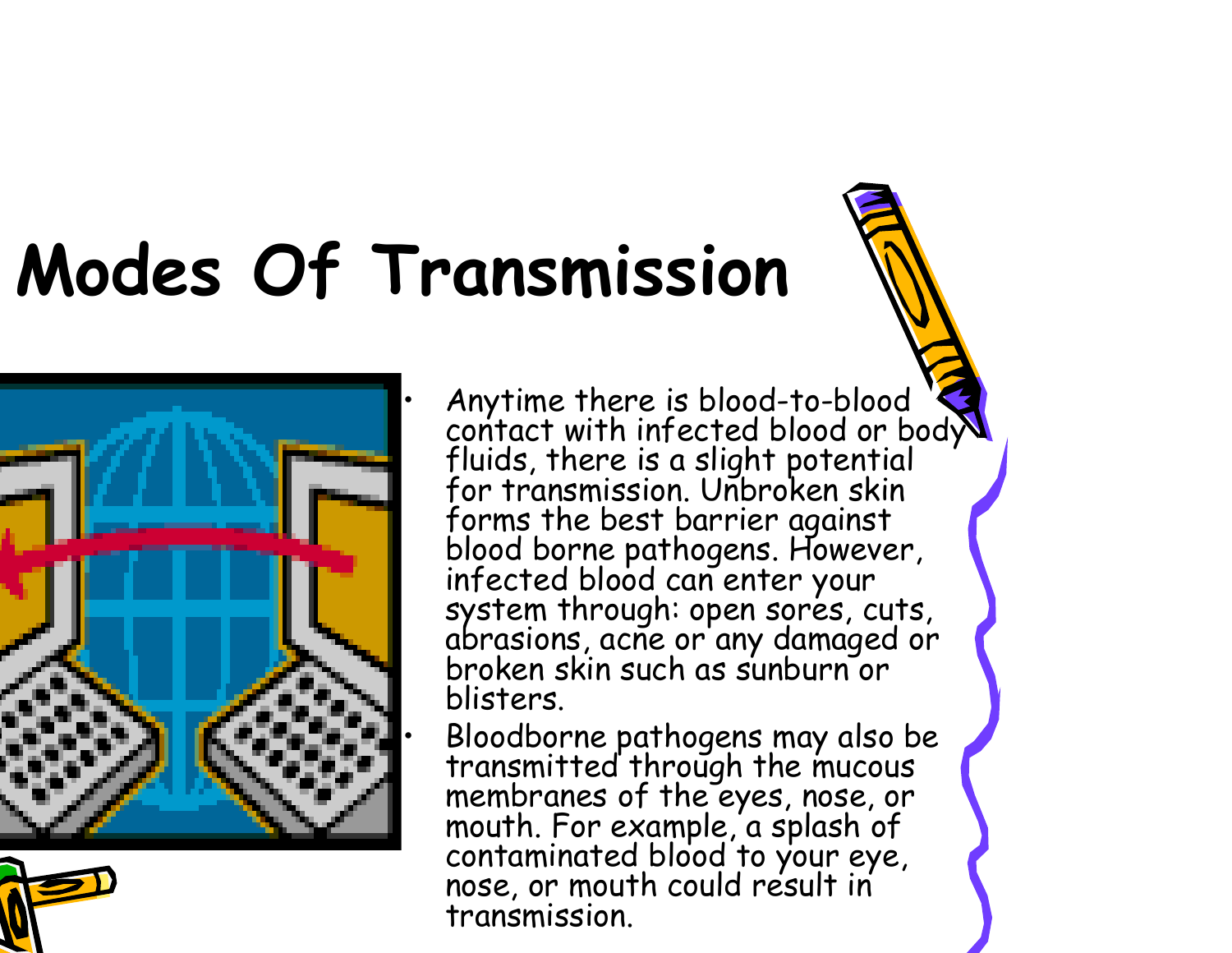# **Reducing Your Risks**

#### • Reducing your risk of exposure to bloodborne pathogens means you need to do more than wear gloves.

• To protect yourself effectively use: Engineering control Work Practice control Personal protective equipment Housekeeping Hepatitis B vaccine

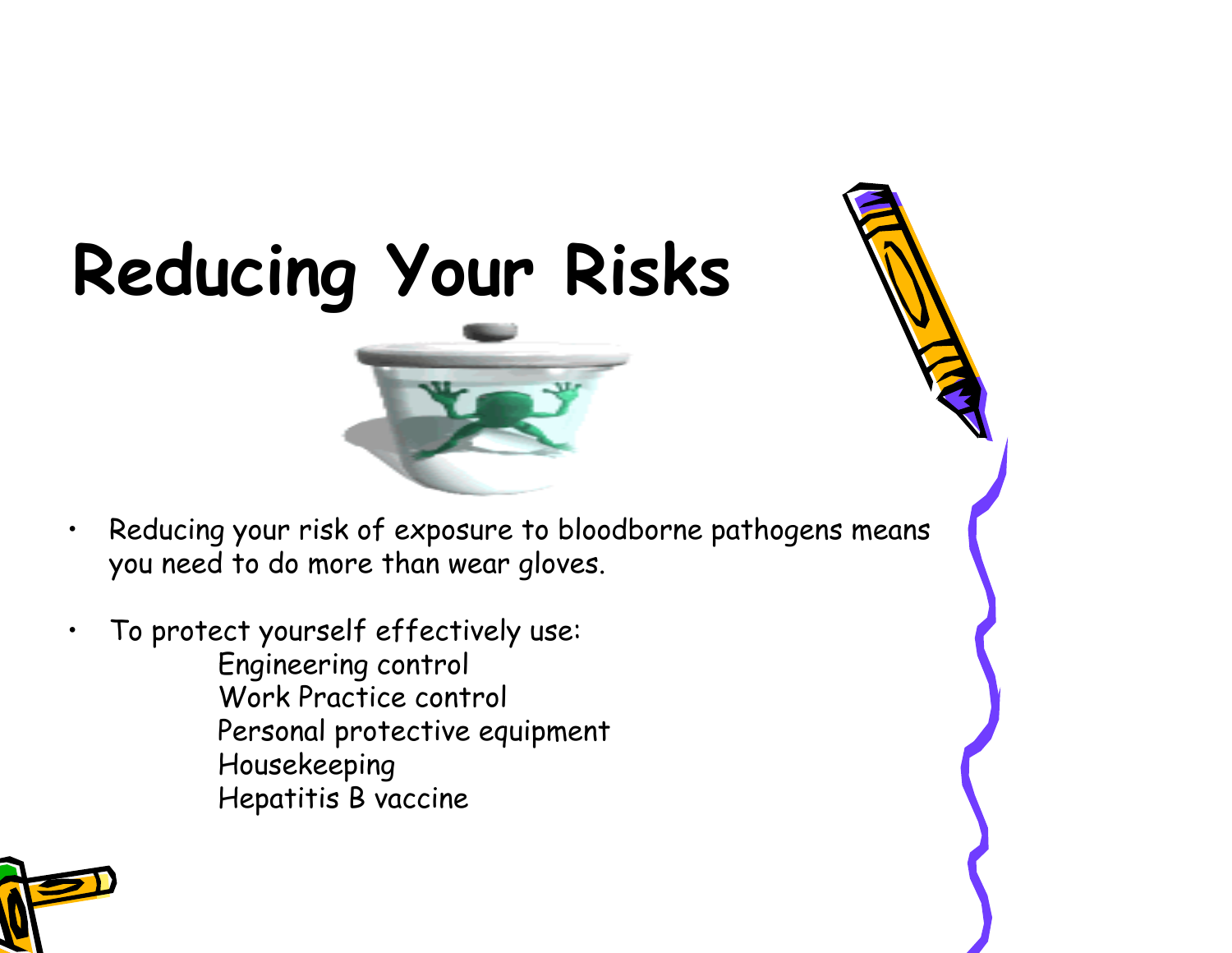# **Engineering Controls**

**Engineering controls are mechanical systems that are in place in the school to minimize hazards at the source.** 

**Their effectiveness usually depends on you and using them appropriately.** 

**Examples of engineering controls: sharps containers double bag trash red biohazard bags** 

**isolyzer:** EPA registered product for the treatment of liquid medical waste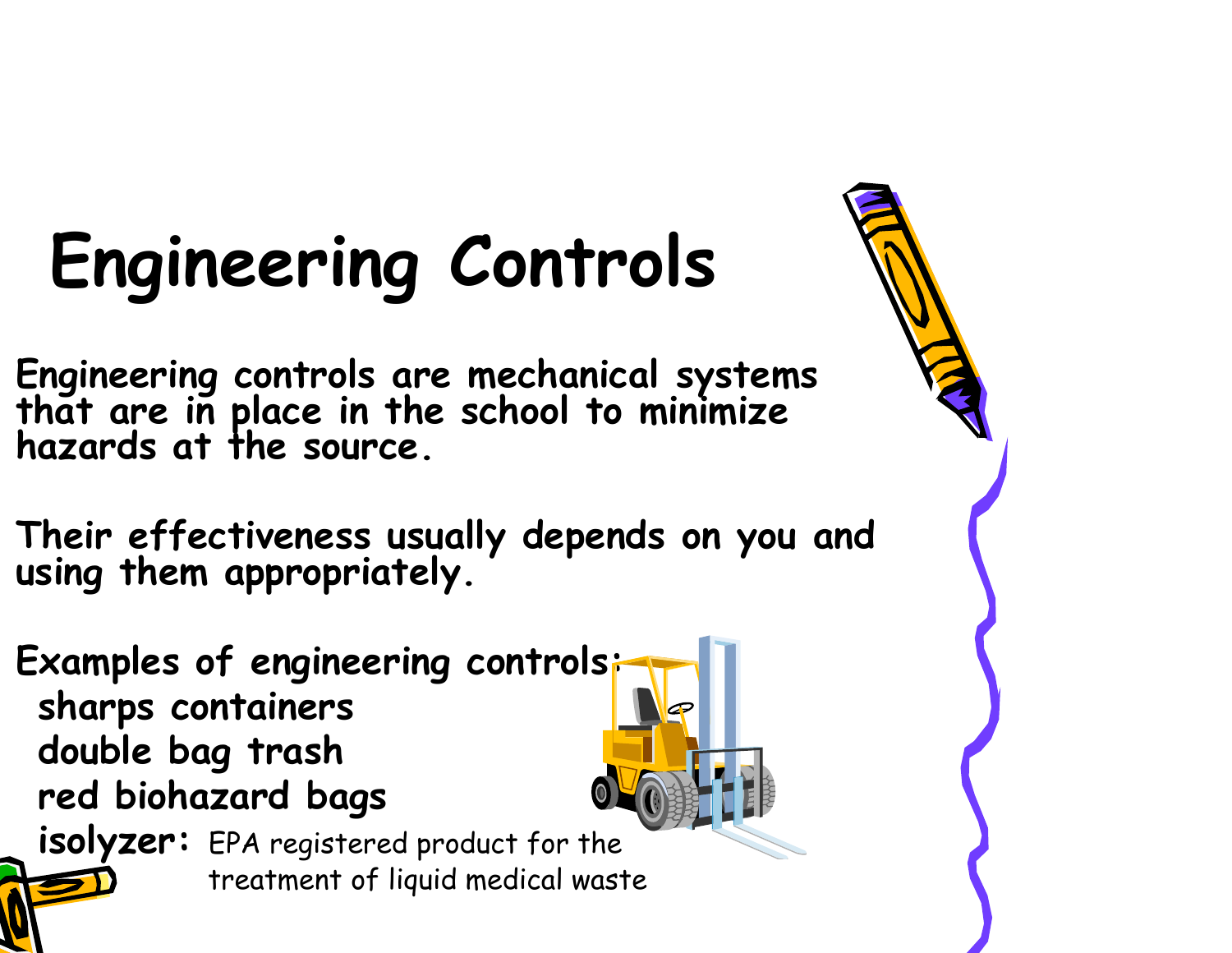# **Engineering Controls**

Sharp Containers are puncture resistant, leak proof containers<br>used for disposal of contaminated broken glass, needles or<br>lancets. Sharps containers are located in the health office.

Red biohazard bags are used for disposal of bloody waste<br>material such as **soaked dressings**. Bloody materials need to<br>be placed in a biohazard bag if the blood is dripping, pouring,<br>squeezable or flaking from the contamin

If it does not meet one of these requirements, it can be disposed in the standard wastebasket with a plastic liner bag. Isolyzer is a powder that converts liquid contaminated waste into treated solid waste. The waste then can be scooped and placed in a double bagged trash container or biohazard<br>container.

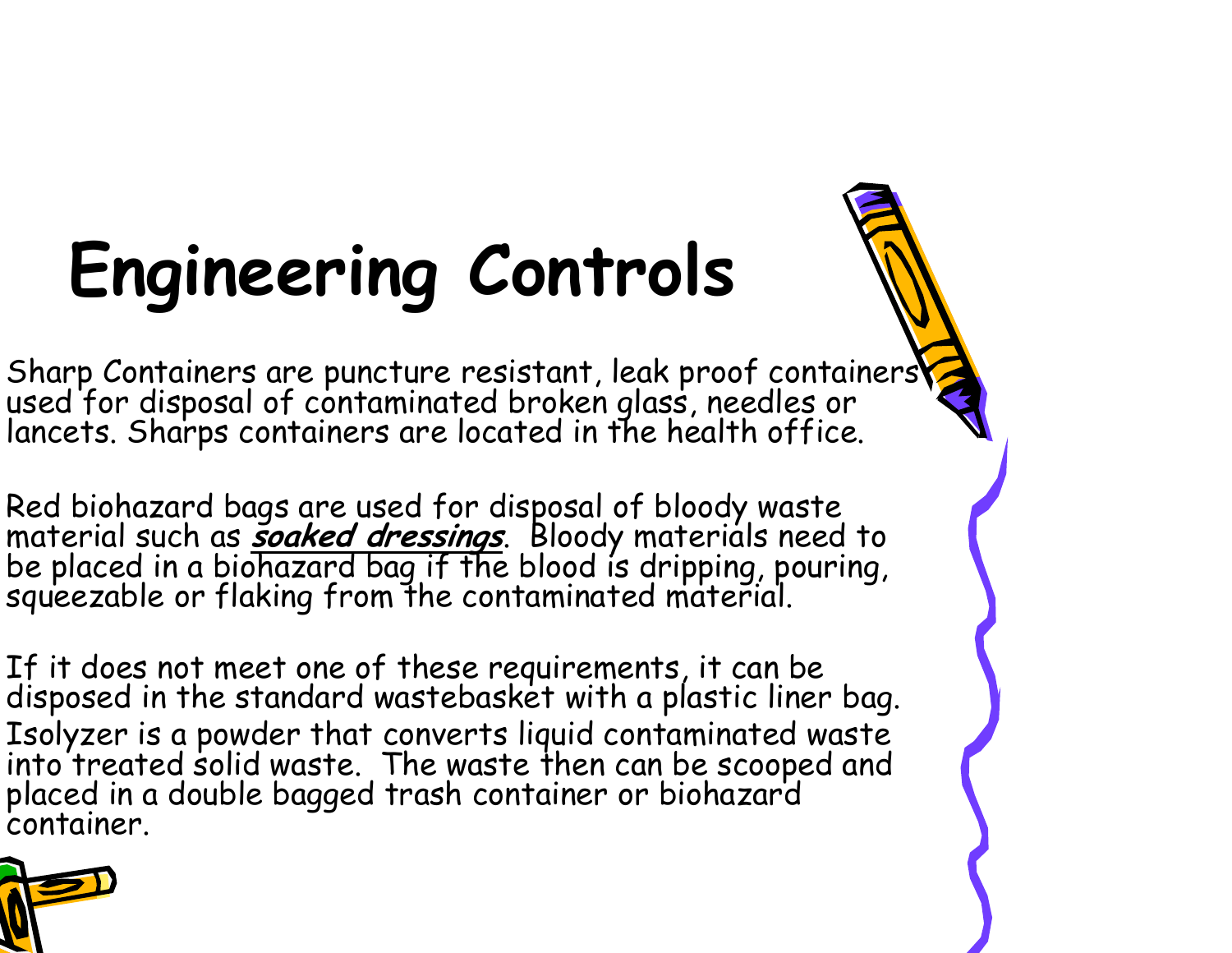## Biohazard Sign

- The label to the right is<br>the universal symbol for<br>biohazardous materials. Watch for this florescent orange-red label.
- This symbol warns you that the container holds blood or other potentially infectious material.



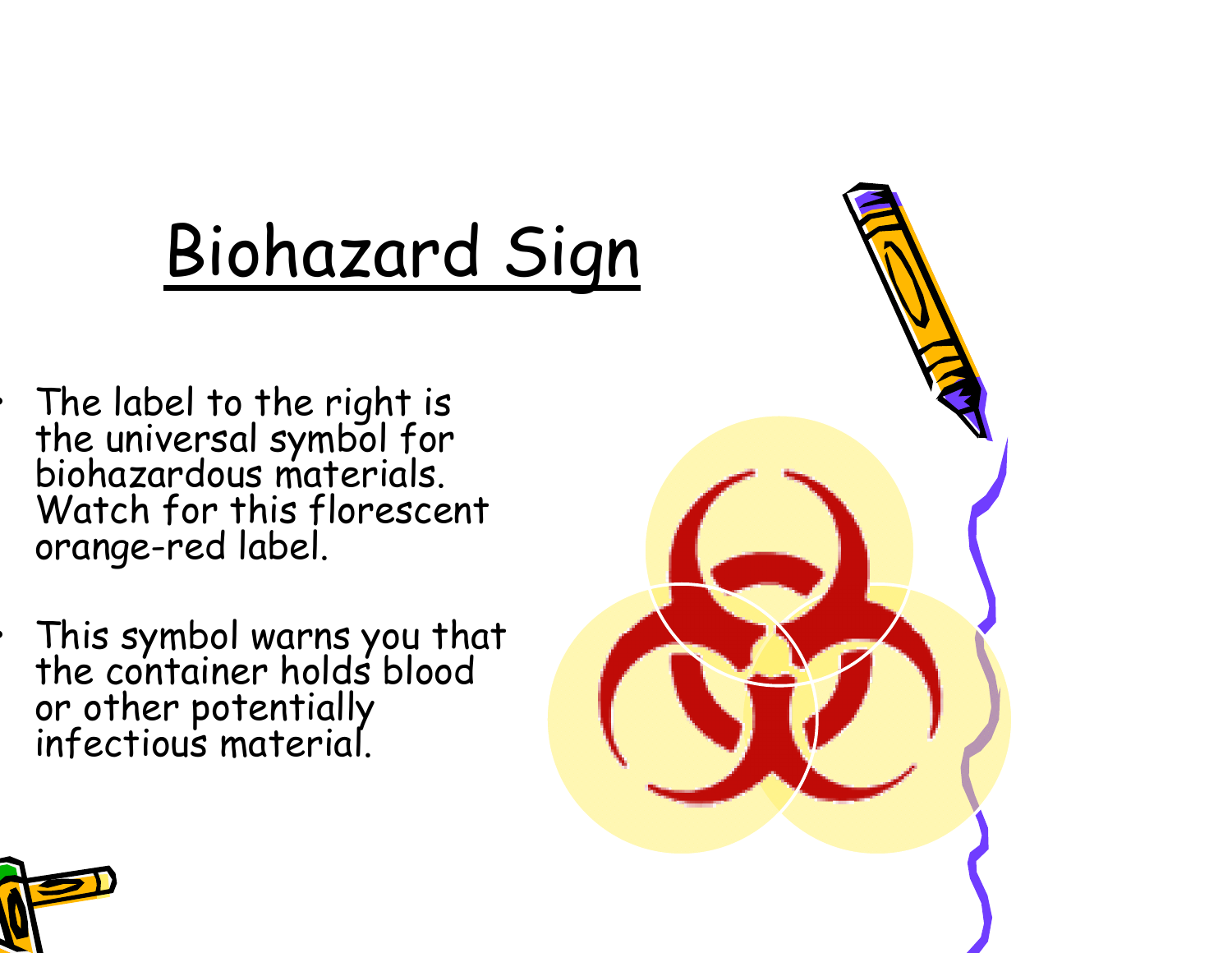# **Work Practice Controls**

- Work practice controls are specific procedures you must follow on the job to reduce your exposure to blood or other potentially infectious materials.
- These practices would include the use of standard precautions, personal hygiene and hand washing.

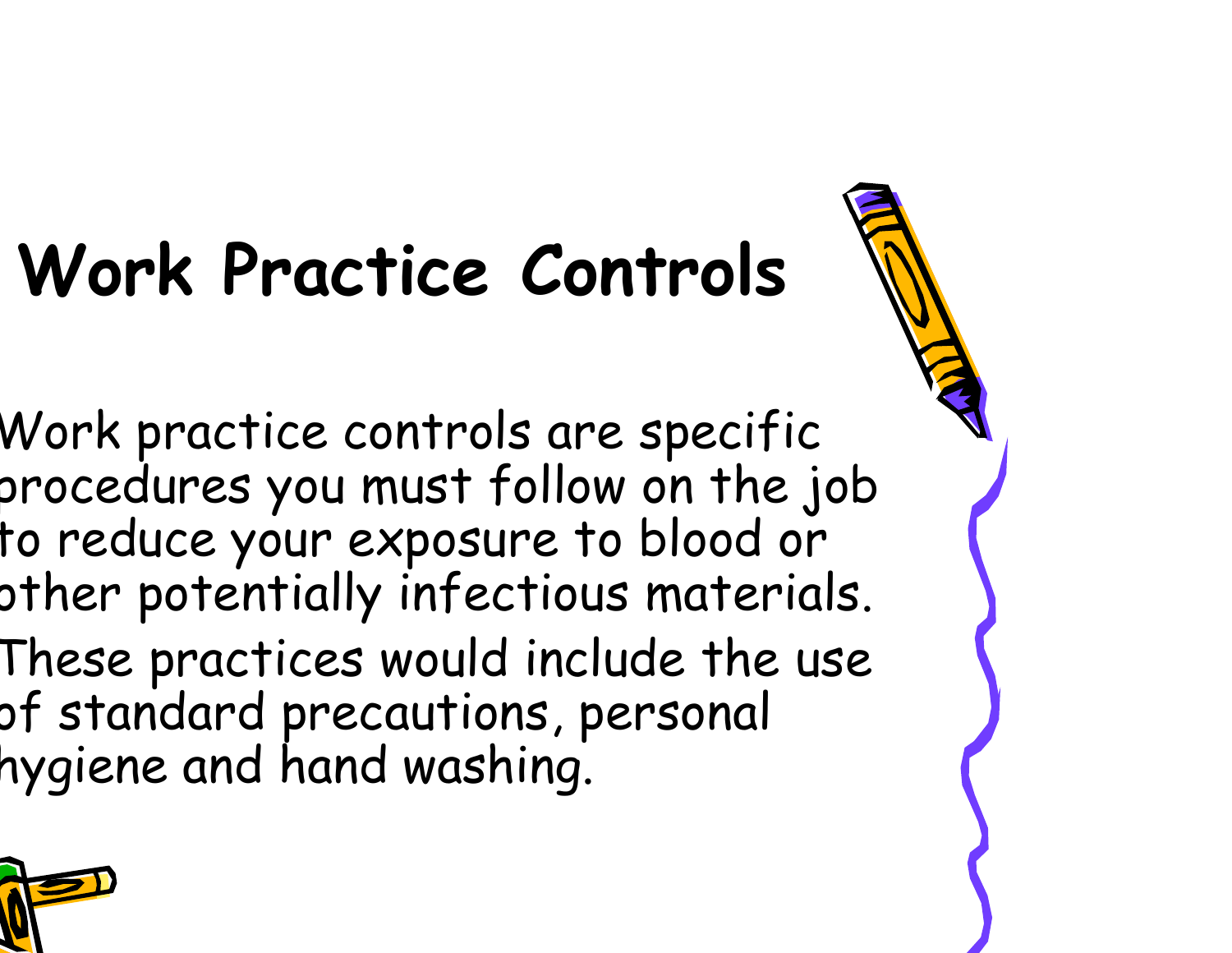## **STANDARD PRECAUTIONS**



Most approaches to infection control are based on the concept of Standard Precautions", **treating all blood and body fluids as if t hey were potentially infectious.** 

Remember: there are many people who carry infectious diseases that having no visible symptoms and no knowledge of their condition.

Using Standard Precautions resolves this uncertainty by **requiring you** to treat all human blood and body fluid as if they were known to be infected with HIV, HBV or other blood borne pathogens.

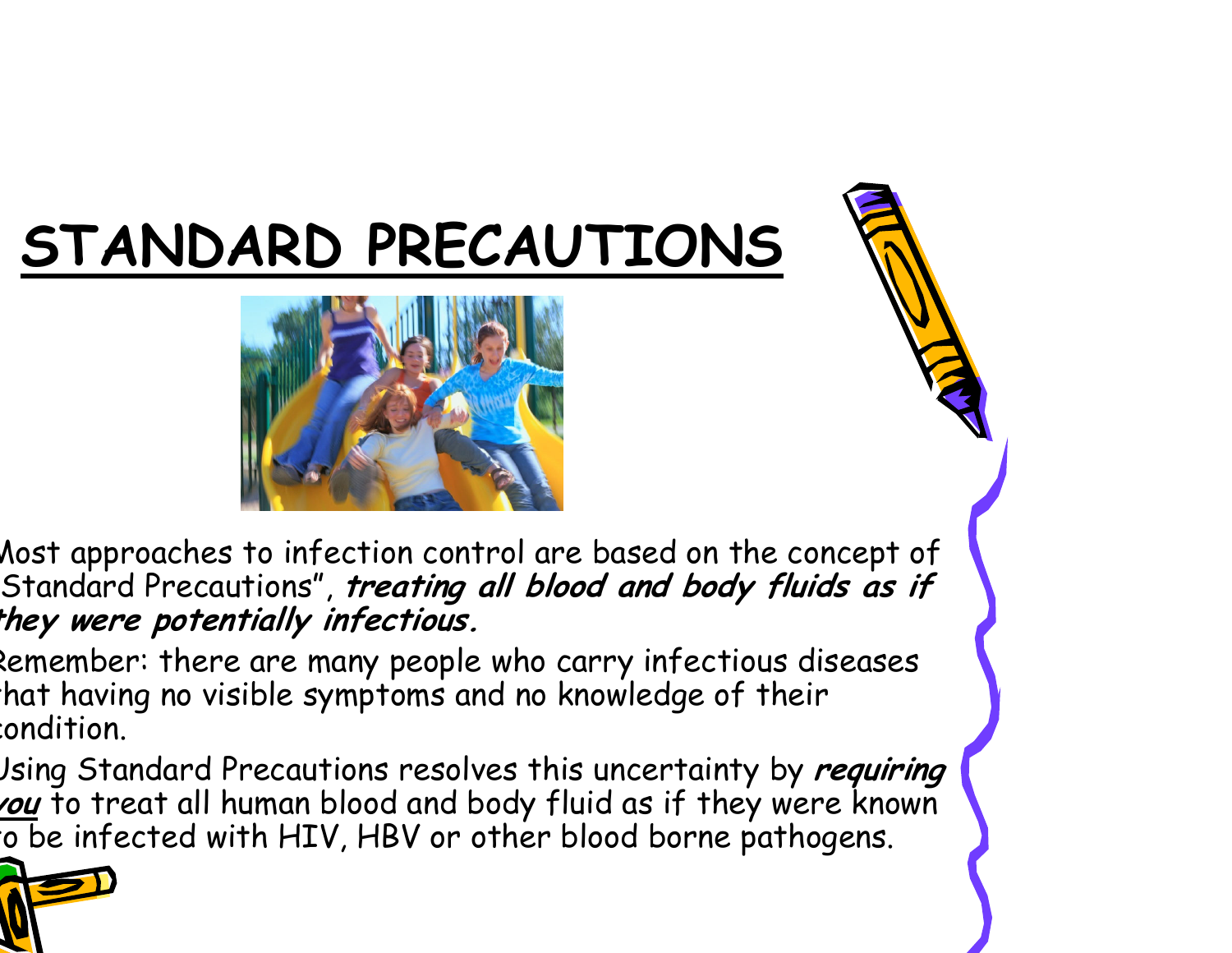# **PERSONAL HYGIENE**

ere are some controls based on personal hygiene you' must follow to decrease your risk of exposure:

Do not eat, drink, smoke, apply cosmetics, lip balm or handle contact lenses where there is a reasonable likeliness of occupational exposure.

nimize splashing, spraying, spattering and generation of droplets when attending to an injured student or co-worker.

 not keep food and drink in refrigerators, freezers, shelves, cabinets or on countertops where blood or other potentially infectious materials are present.

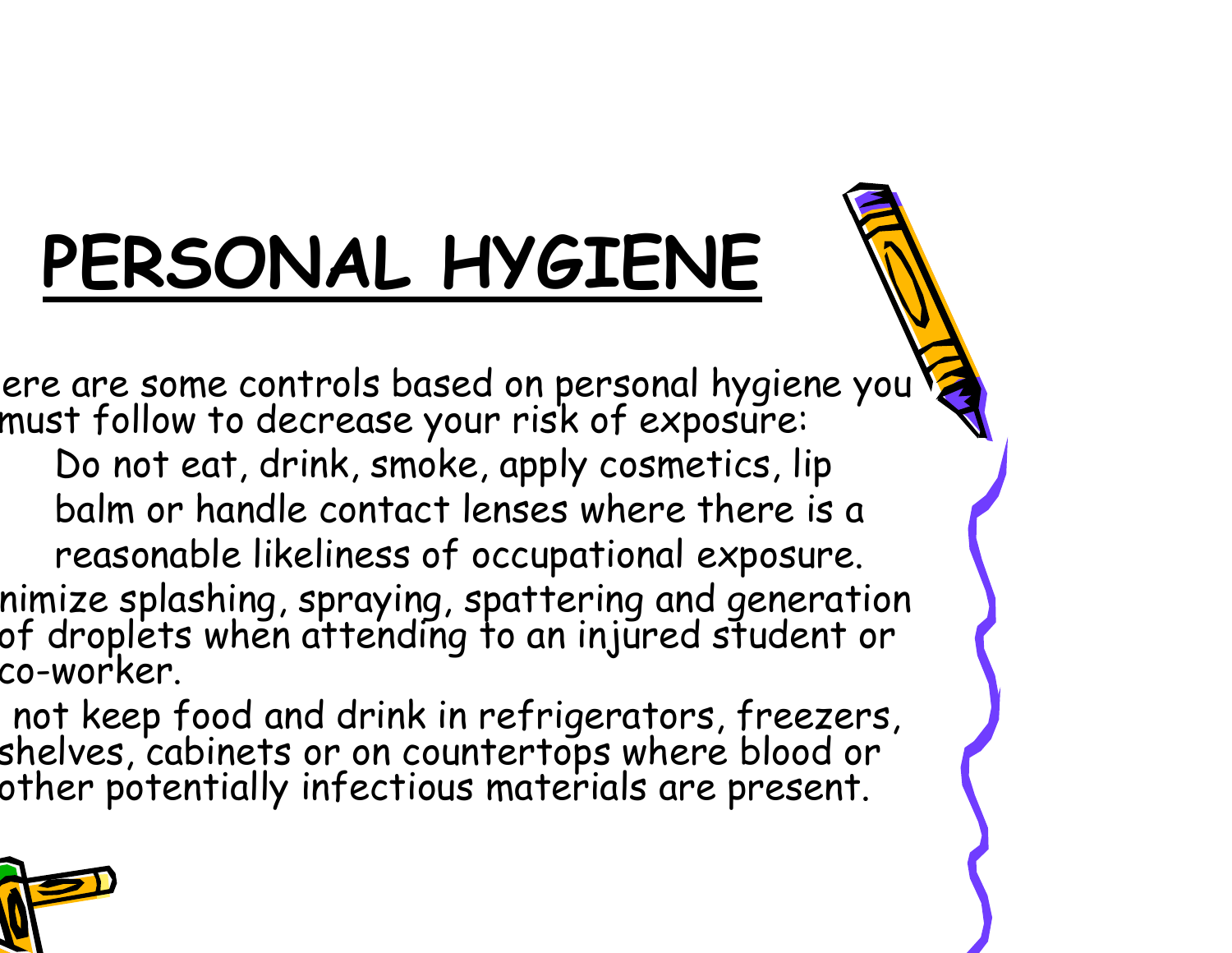

## **HANDWASHING**

**he most important work place practice control is hand washing. od hand washing keeps you from transferring contamination from r hands to other parts of your body or other surfaces you may tact later.** 

**u should wash your hands with non-abrasive soap and running water ry time you remove your gloves and other personal protective ipment.** 

**your skin or mucous membranes come in direct contact with blood or er body fluids, wash or flush the area with water ASAP. here hand washing facilities are not available, such as the**  se as a temporary measure only. <sub>You</sub> must still wash your<br>**nown** hands with soap and running water as soon as you can.

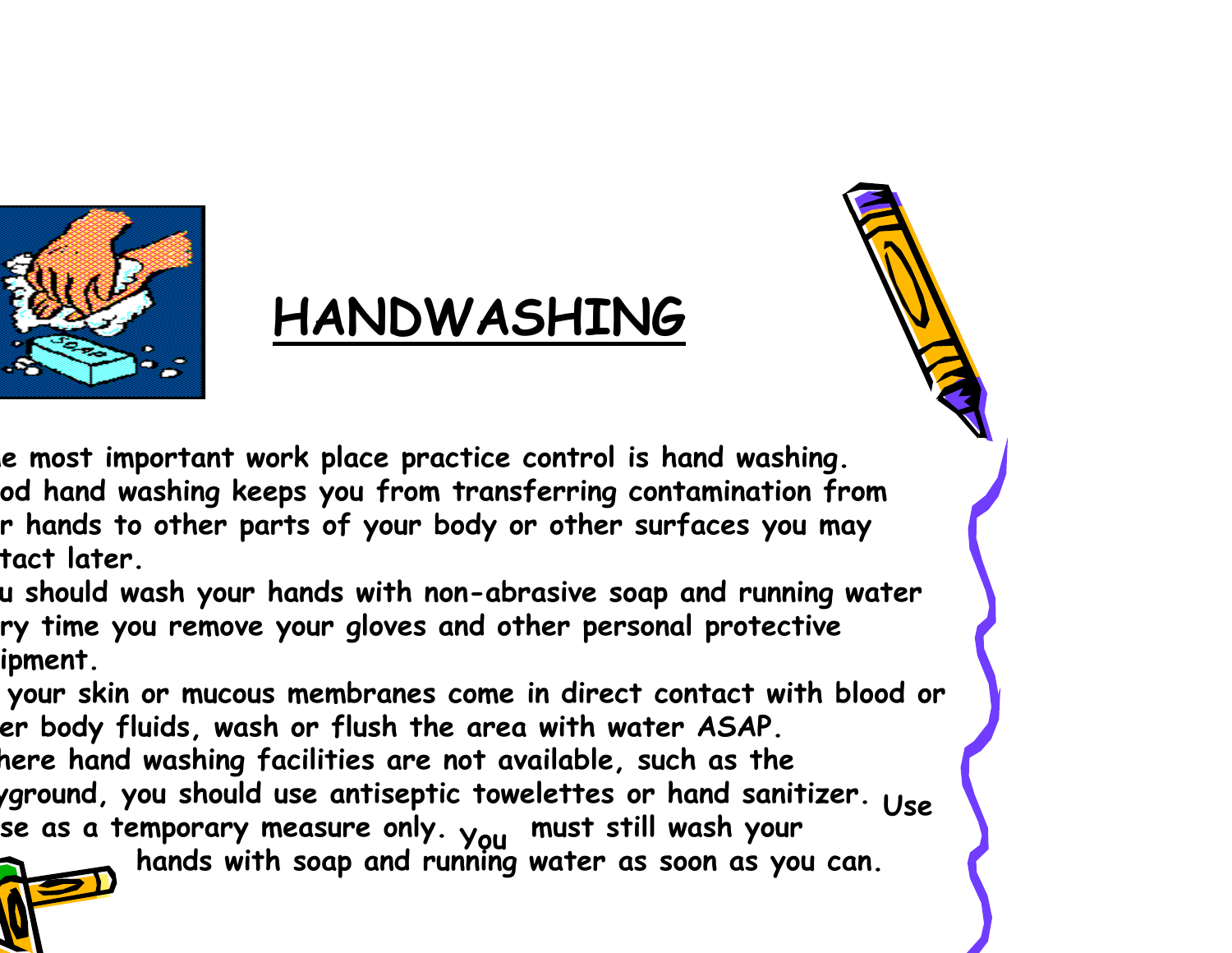## Proper Method for Hand Washing

- **Step 1** Wet hands with water and then add soap.
- **Step 2** Use **friction** to work up lather and wash hands for at least 10-20 seconds.
- **Step 3** Rinse well under a stream of water.
- **Step 4** Dry hands thoroughly, with a single use paper towel.
- **Step 5** Turn off faucet with a paper towel, if possible.

This policy complies with Head Start Performance Standard 45 CFR Section 1304.22 . It was approved by Policy Council on June 10, 1997. Updated May 28, 2002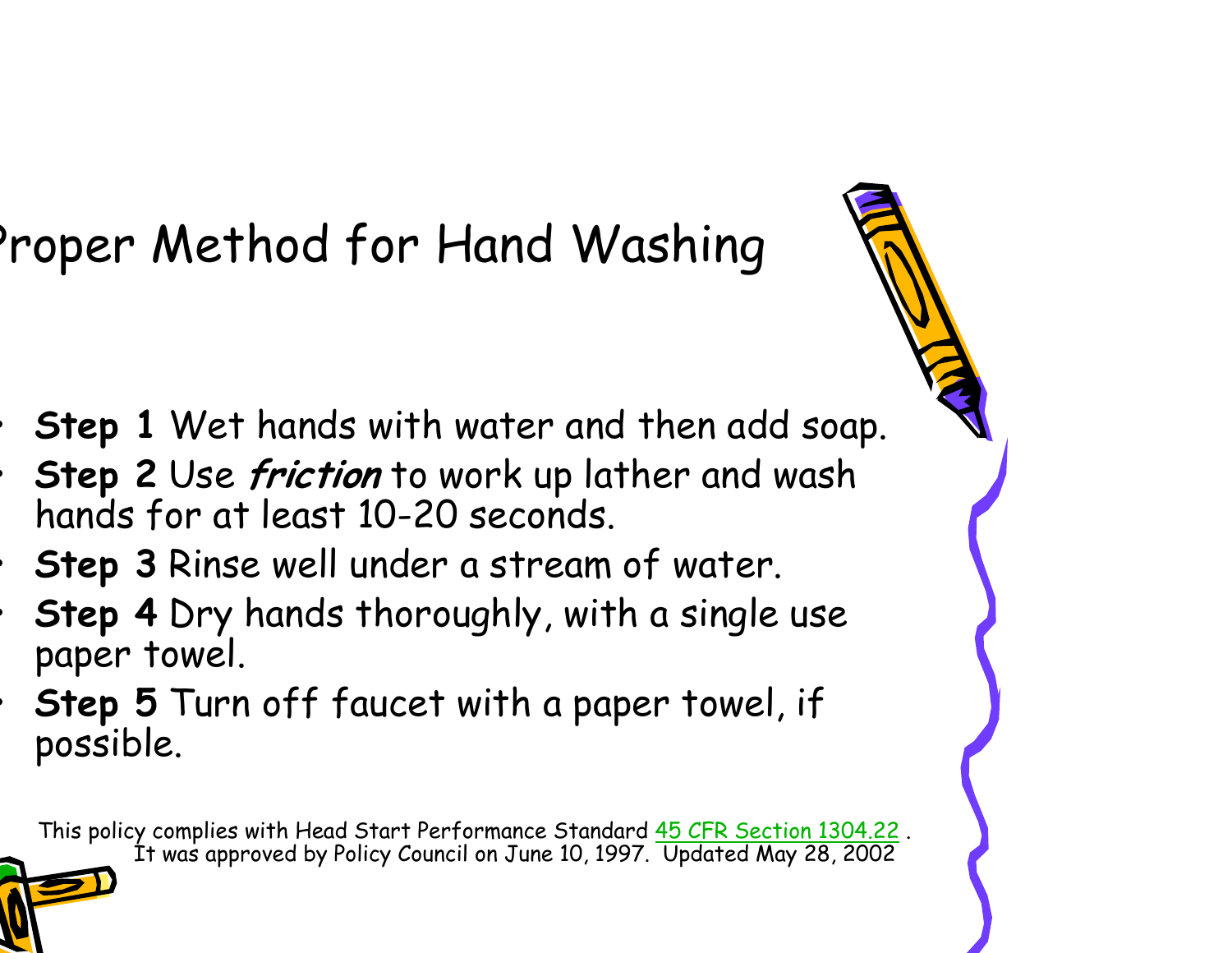### **Personal Protective Equipment (PPE)**

- **he type of personal protective equipment (PPE) appropriate**  or your job, varies with the task and the degree of exposure<mark>?</mark> **ou anticipate. Equipment that protects you from contact with lood or other potentially infectious materials may include loves, masks, gowns, face shields, goggles and/or esuscitation mouthpieces.**
- **PE must be appropriate for the task and fit properly to rotect you from BBP.**
- **ou must use appropriate PPE each time you perform a task ith potentially infectious material.**
- **PE is considered appropriate if it doesn't permit blood or ther potentially infectious material to pass through or reach lothing, skin, eyes, mouth or other mucous membranes under ormal condition of use.**

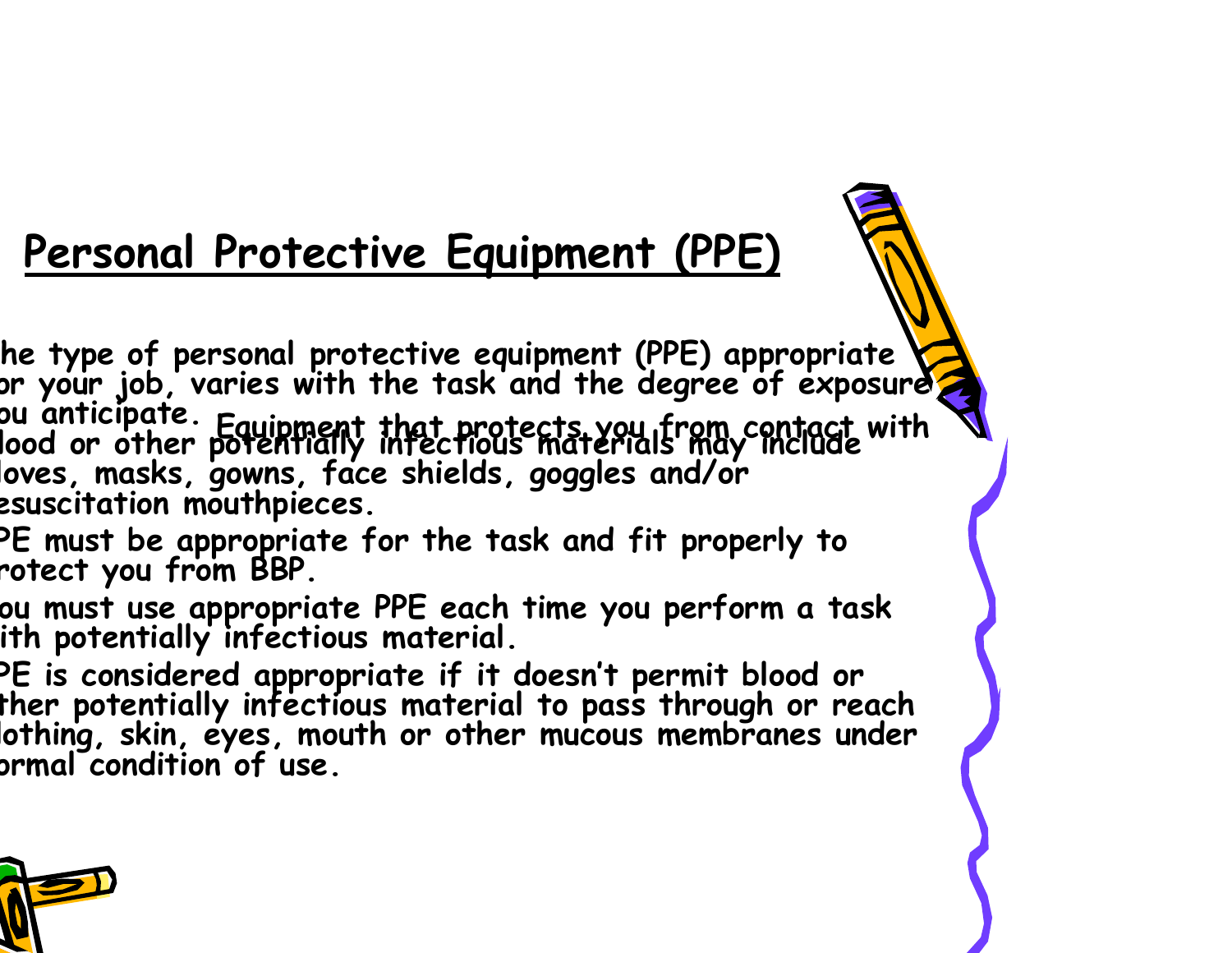### **GLOVES: BEST BARRIER FOR PROTECTION**





• Gloves are the most commonly used PPE. Gloves should be made of latex, nitrile, rubber, or other water impervious materials. If you know you have cuts or sores on your hands, you should cover these with a bandage or similar protection as an additional precaution before putting on your gloves. You should always inspect your gloves for tears or punctures before putting them on. **If a glove is damaged, don't**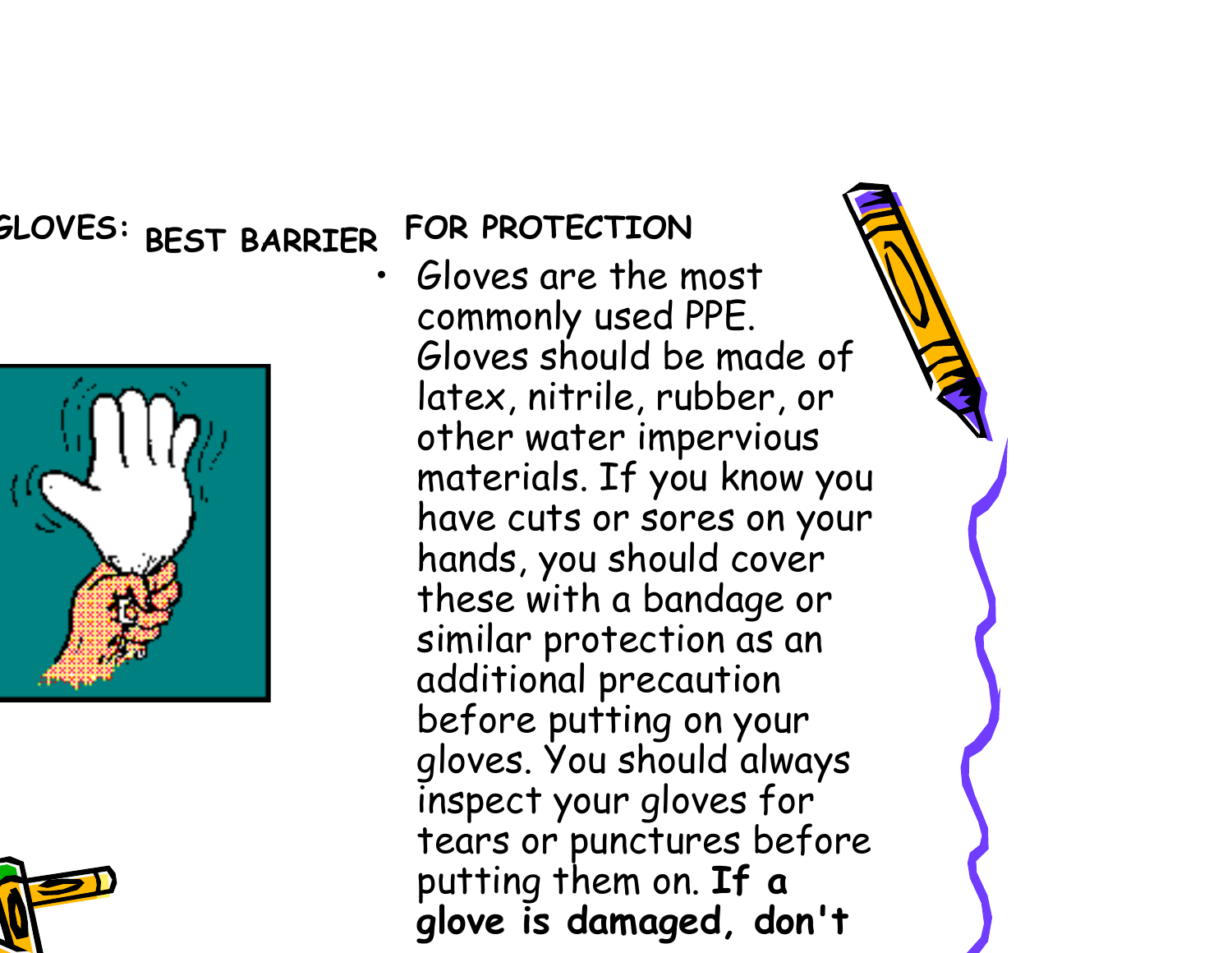## **Glove Removal:**

**Gloves should be removed when they become contaminated or damaged, or immediately after finishing the task.** 

**You must follow a safe procedure for glove removal, being careful not to contaminate your hands.** 

**\* With both hands gloved, peel one glove off from top to bottom and hold it in the gloved hand. \* With the exposed hand, peel the second glove from** 

**the inside, tucking the first glove inside the second. \* Dispose of the entire bundle promptly.** 

**Never touch the outside of the glove with bare skin.** 

**Every time you remove your gloves wash your hands with soap and running water as soon as possible.**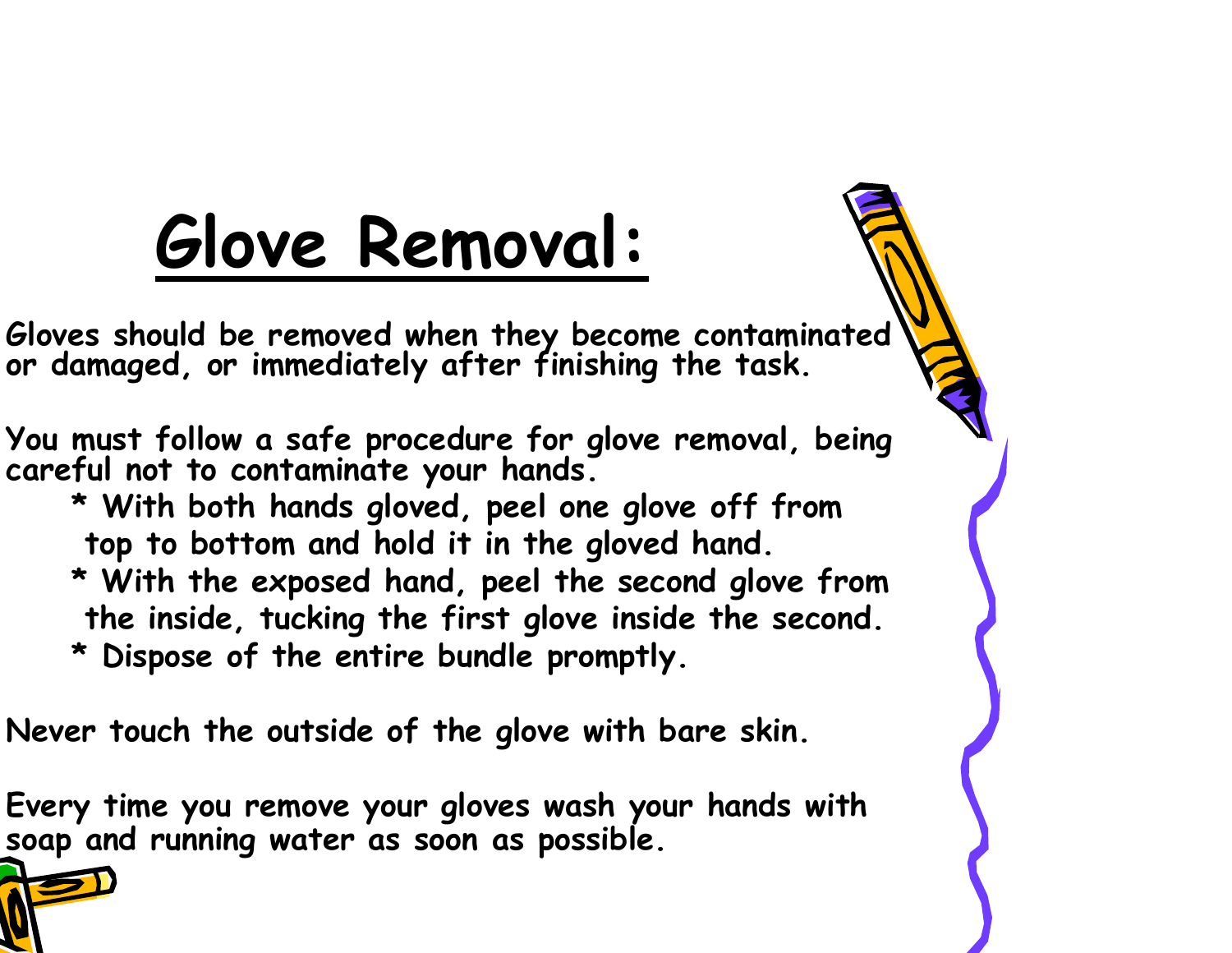# PPE

#### **oggles and Face Shields:**

nytime there is a risk of splashing or vaporization of<br>contaminated fluids; goggles, face shields and/or<br>other protection should be used to protect your<br>face. Splashing could occur while cleaning up a spill,<br>or while provi

#### **prons/Cover gowns:**

prons/gowns may be worn to protect your clothing and to keep blood or other contaminated fluids from soaking through to your skin.

Normal clothing that becomes contaminated with blood should be removed as soon as possible because fluids can seep through the cloth and come into contact with skin.

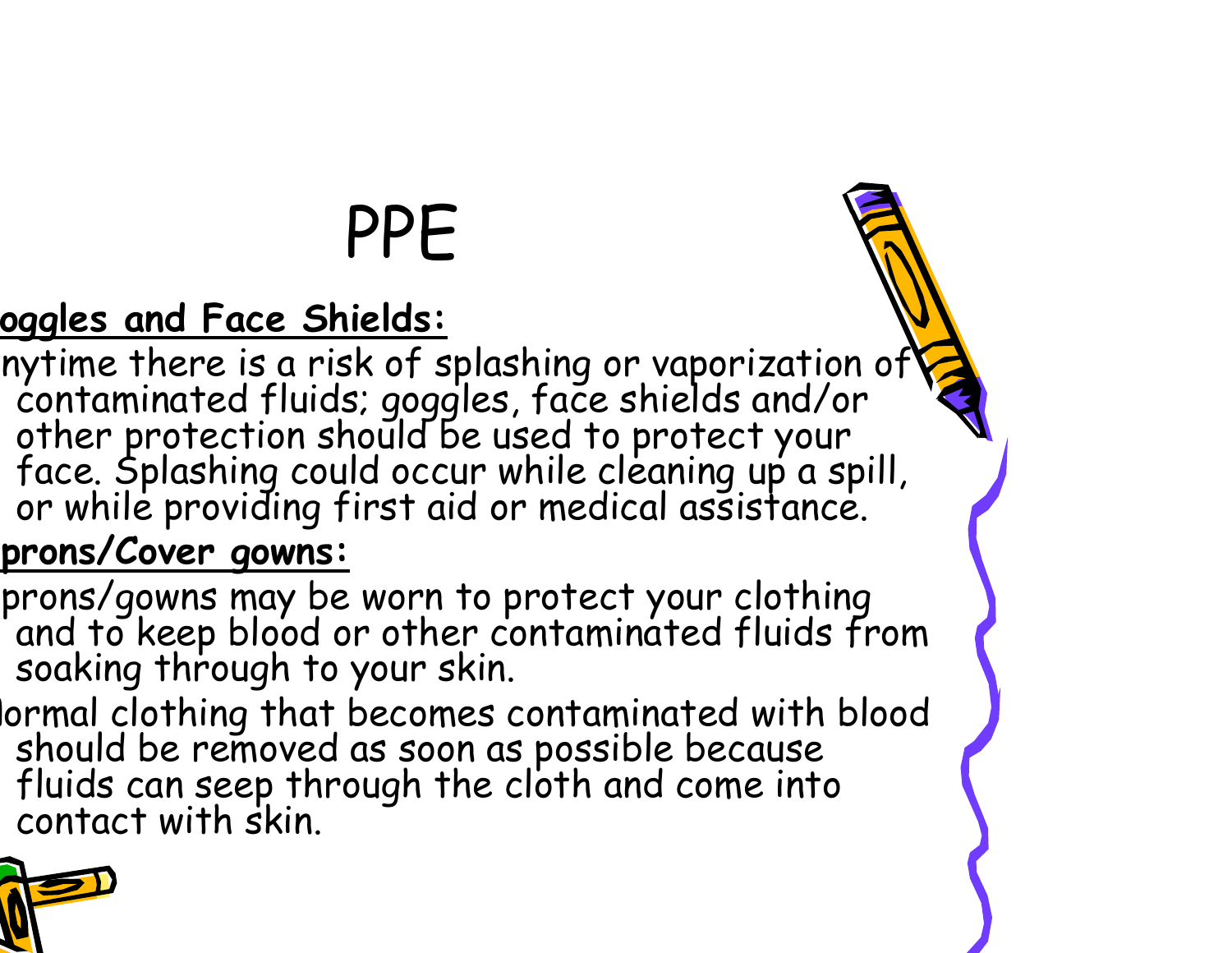**SHA STANDARDS STATE: Clothing Penetrated With Blood/Body Fluids/OPIM (Other tentially Infectious Materials) May Not Be Taken Home For undering** 

hen personal clothing is contaminated, remove the contaminated thing in such a way to avoid contact with the outer surface, (e.g. by ling up the garment as it is pulled away from the body for removal or it is pulled toward your head to prevent exposure to your face).

ce contaminated clothing in a plastic bag and close securely. Wash ll any areas that have come in contact with contaminated clothing.

ark the bag containing your contaminated clothing with your name and e the soiled clothing to the school laundry facility. Laundry must low OSHA Standards for laundering.

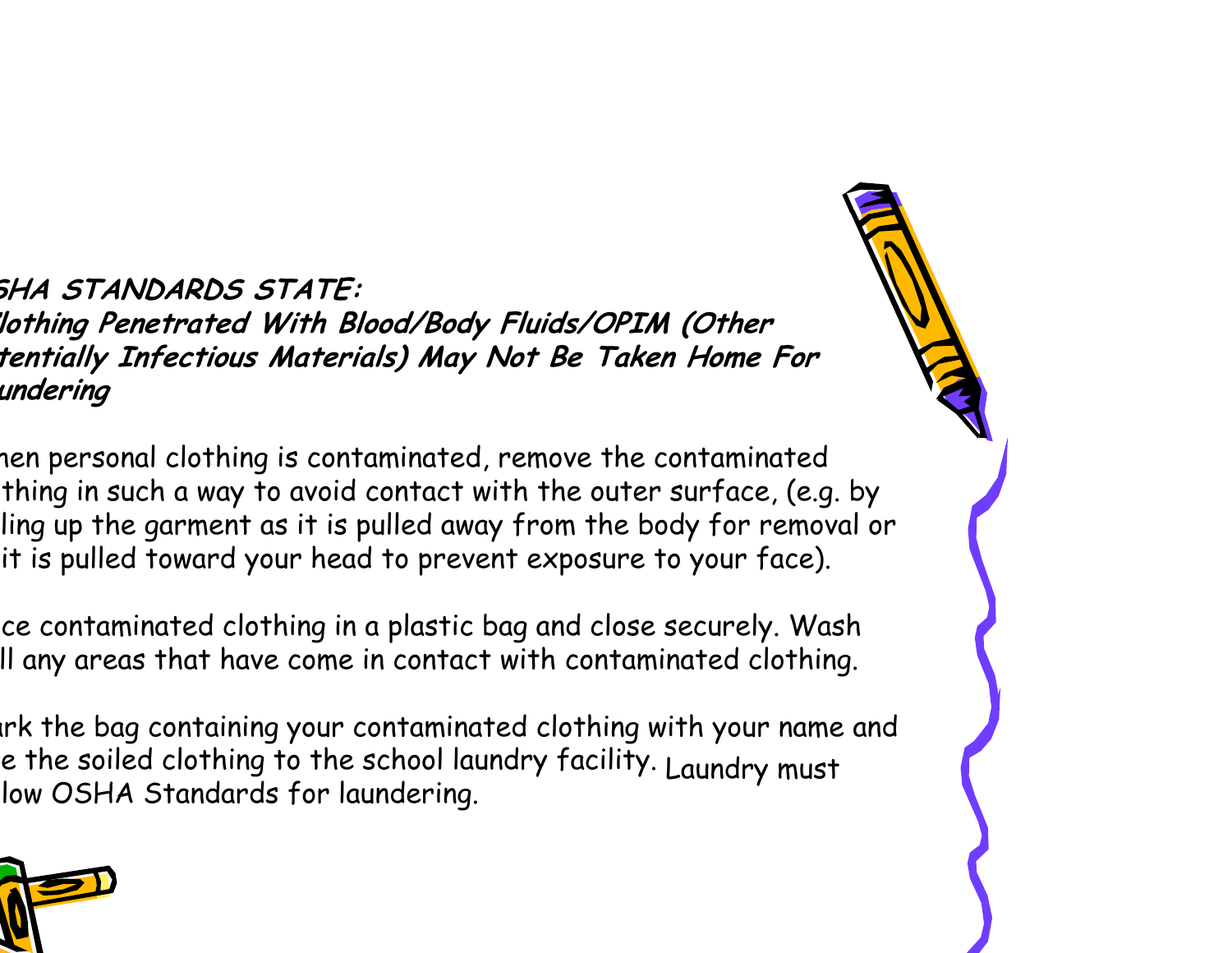## **Housekeeping**

## **HANDLING BLOOD SPILLS**

Clear all traffic in immediate area of spill and contact custodial staff for proper cleaning as per OSHA Standards.

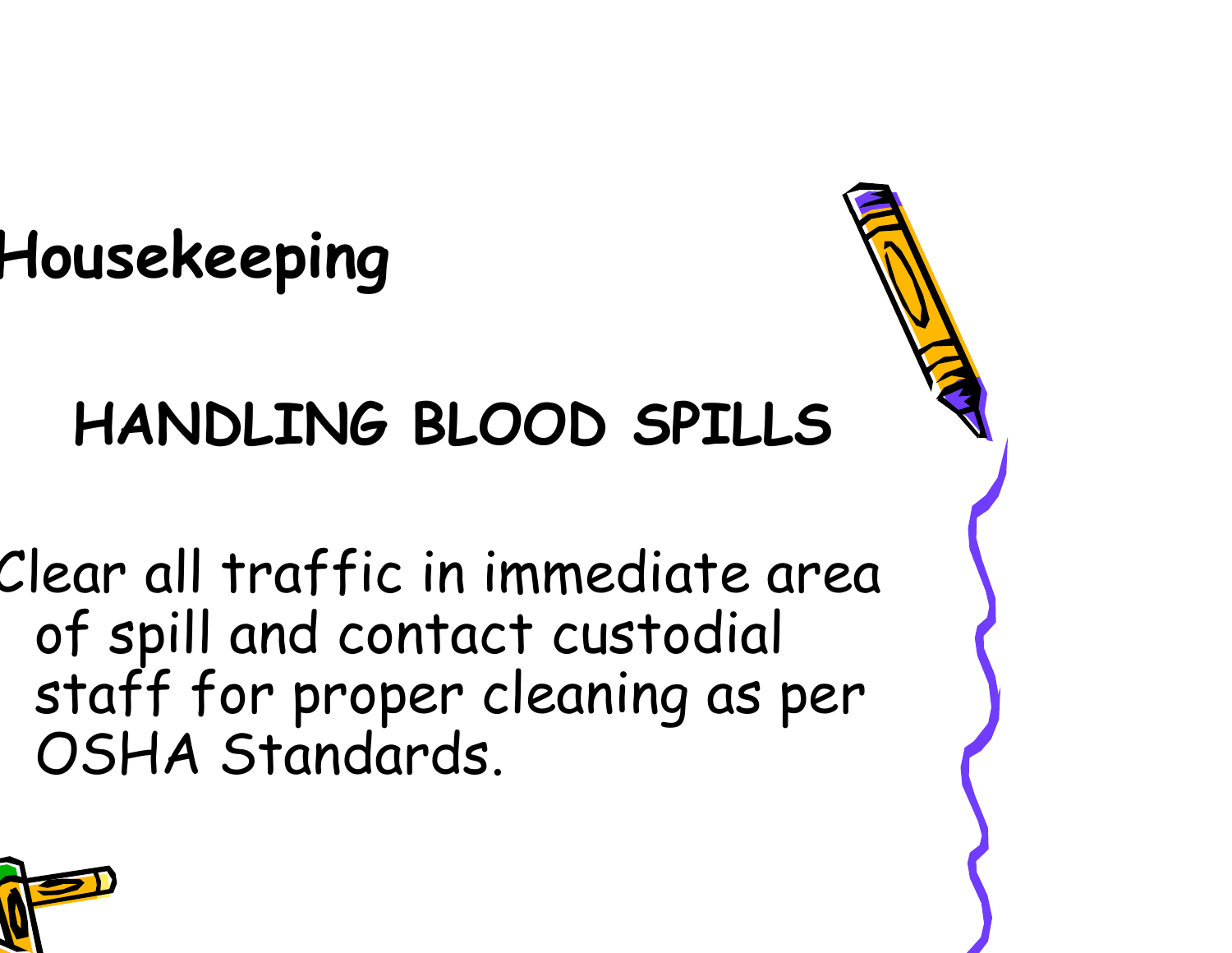#### HOUSE KEEPING / CLEANING

- **Put on latex gloves . Gown, goggles and mask may be needed if splashes are probable.**
- **Wipe up all liquid spills with paper toweling or cloth toweling. If the towel absorbs all the blood and is not drippable, pourable, squeezable, or flakable; discard paper towels into plastic trash bag and then into bagged trash container(double bagged). Otherwise, discard paper towels into red biohazard bag.**
- **Contaminated areas must be cleaned and decontaminated with appropriate disinfectant or a 10% bleach solution ASAP after contact with blood / potentially infectious material.**
- **Never pick up broken glass with bare hands. Always wear gloves, and use tongs or a scooper.**
- **Place contaminated sharps in a sharps container.**
- **Handle contaminated laundry as little as possible. Place soiled laundry in labeled container to indicate laundry is**

**contaminated before sending to be laundered.** 

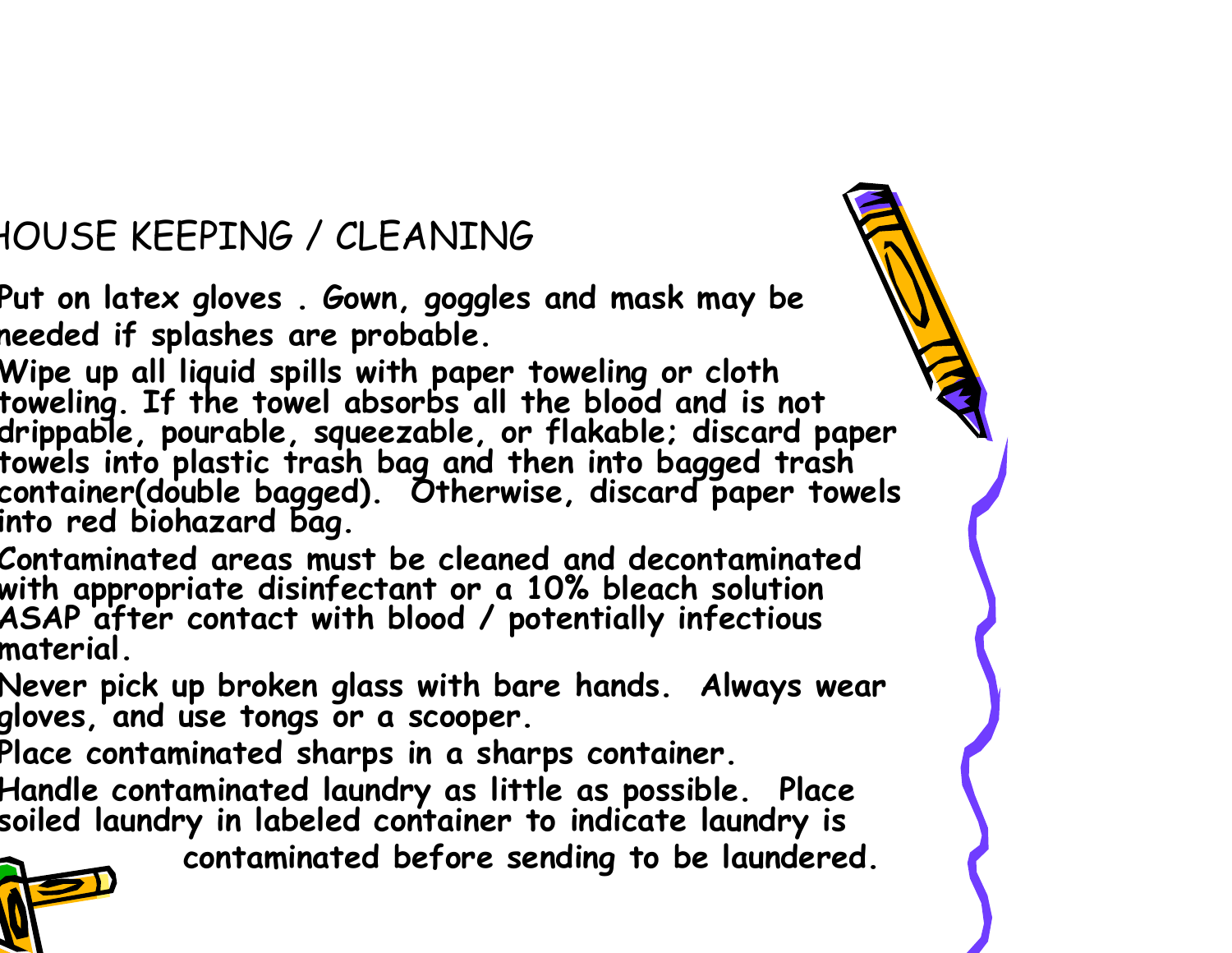## **Hepatitis B Vaccinations**

Employees who have routine exposure to blood<br>borne pathogens (i.e., nurse, first aid responders,<br>custodians, those who perform medical procedures<br>and laundry personnel) shall be offered the<br>Hepatitis B vaccine series throu The series consists of 2 or 3 vaccinations.

If you are exposed to blood or body fluids and the vaccine is administered immediately after exposure it is extremely effective at preventing the disease. There is no danger of contracting the disease from getting the vaccine, and once vaccinated, a person does not need to receive the series again.

Although recommended, the vaccine is up to the employee, who may change their mind at any time

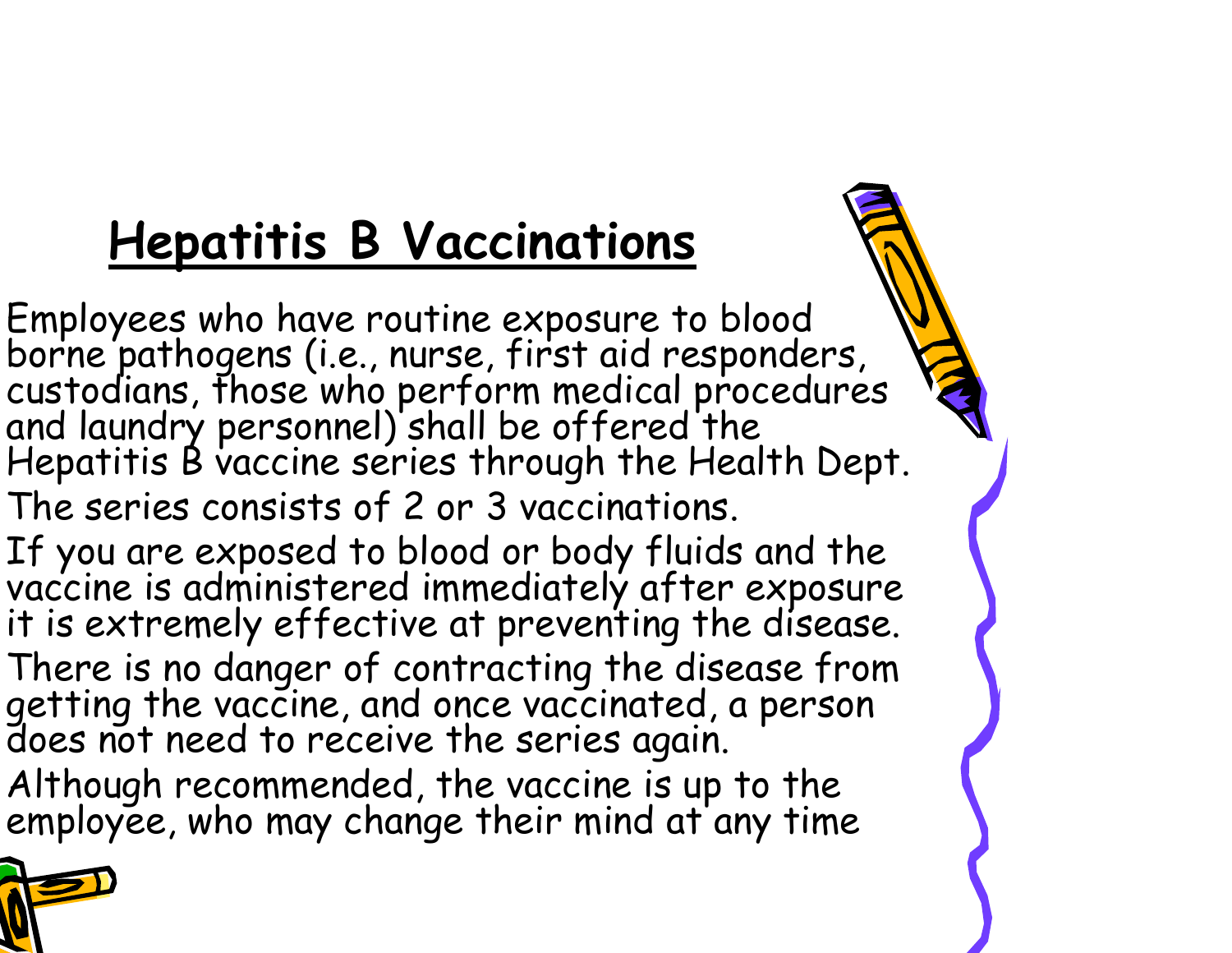# **Exposure Control Plan (ECP)**

**OSHA requires that every school system have a written Exposure Control Plan (ECP) and make it available to every school employee.** 

**ECP manuals are located in the school's administrative office.** 

**The ECP will:** 

**Identify the personnel at greatest risk of exposure. Analyze the potential hazards of each job. Determine what measures will be taken to reduce the risk of exposure to BBP on the job. State measures to take if an exposure to BBP has occurred.** 

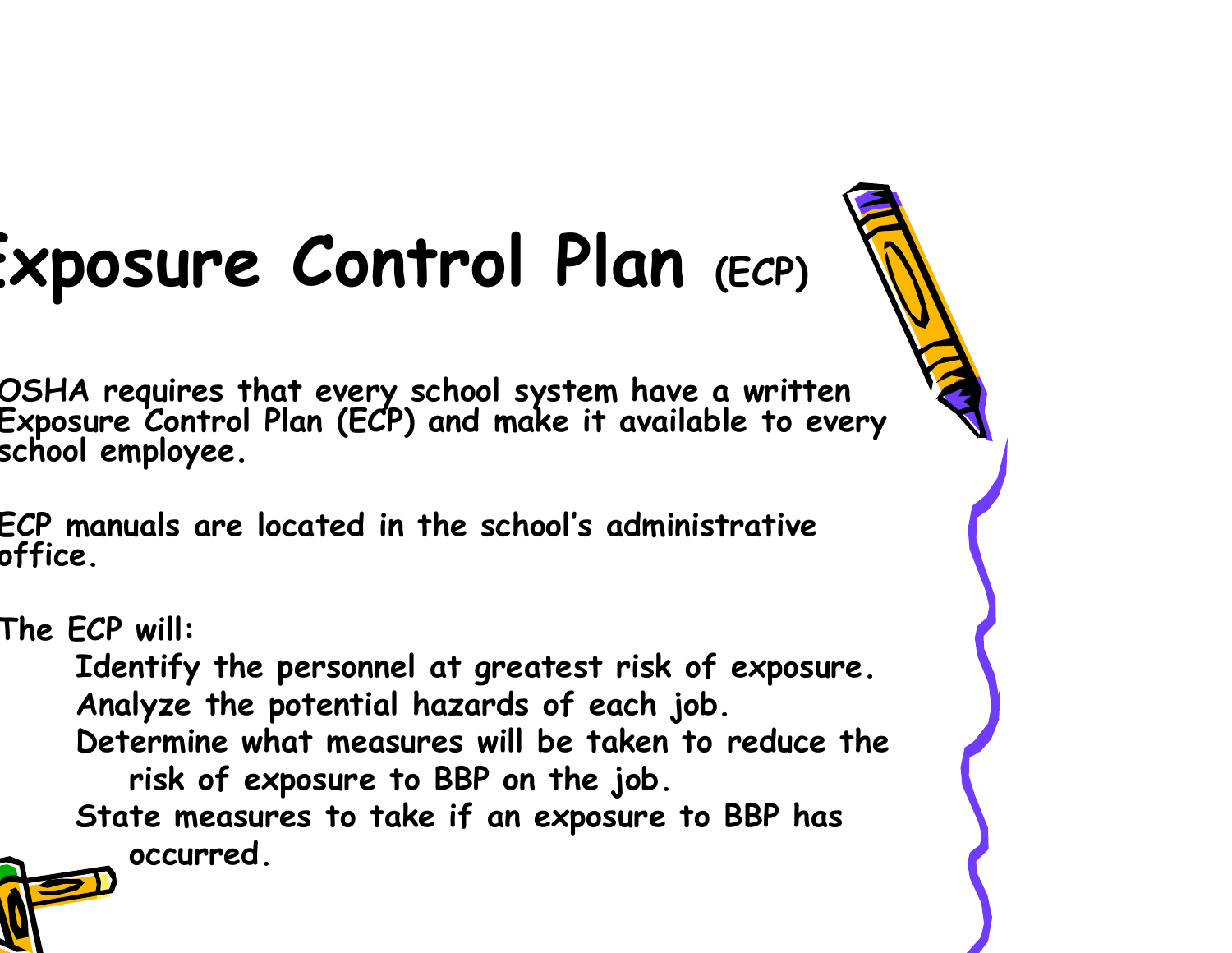# **Post Exposure Follow Up**

In the event of exposure to bloodborne pathogens while at vork, follow these steps:

- Wash/flush area exposed to BBP with soap and water.
- Seek first aid (ASAP) after the incident occurs
- Inform your supervisor or school nurse immediately of exposure.
- Fill out an Incident/Accident form **and** a Exposure Incident form available from the business office or school nurse.
- Seek medical attention from your health provider or local emergency room.

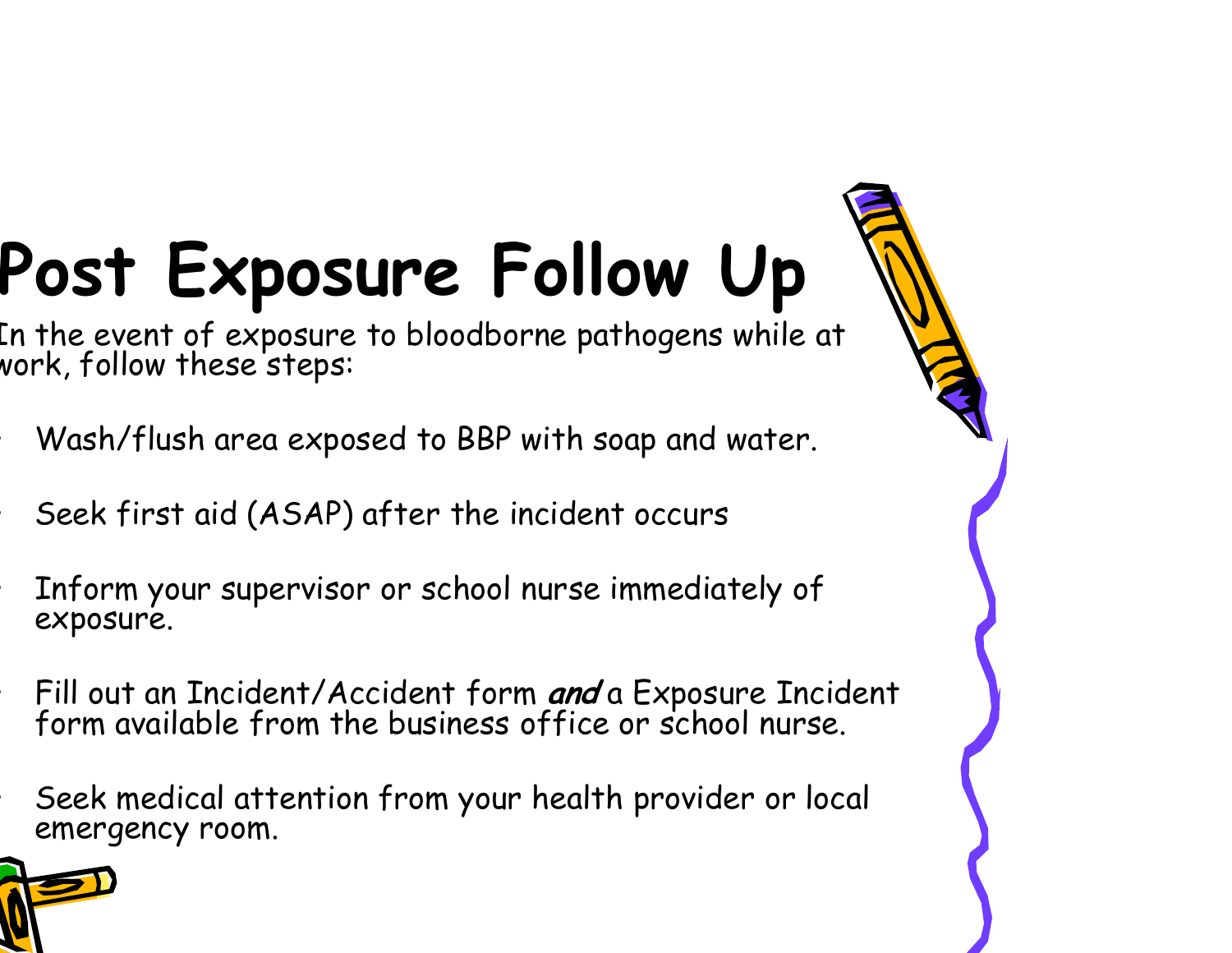## Bloodborne Pathogens

Contact the school nurse with any questions you may have about this in-service.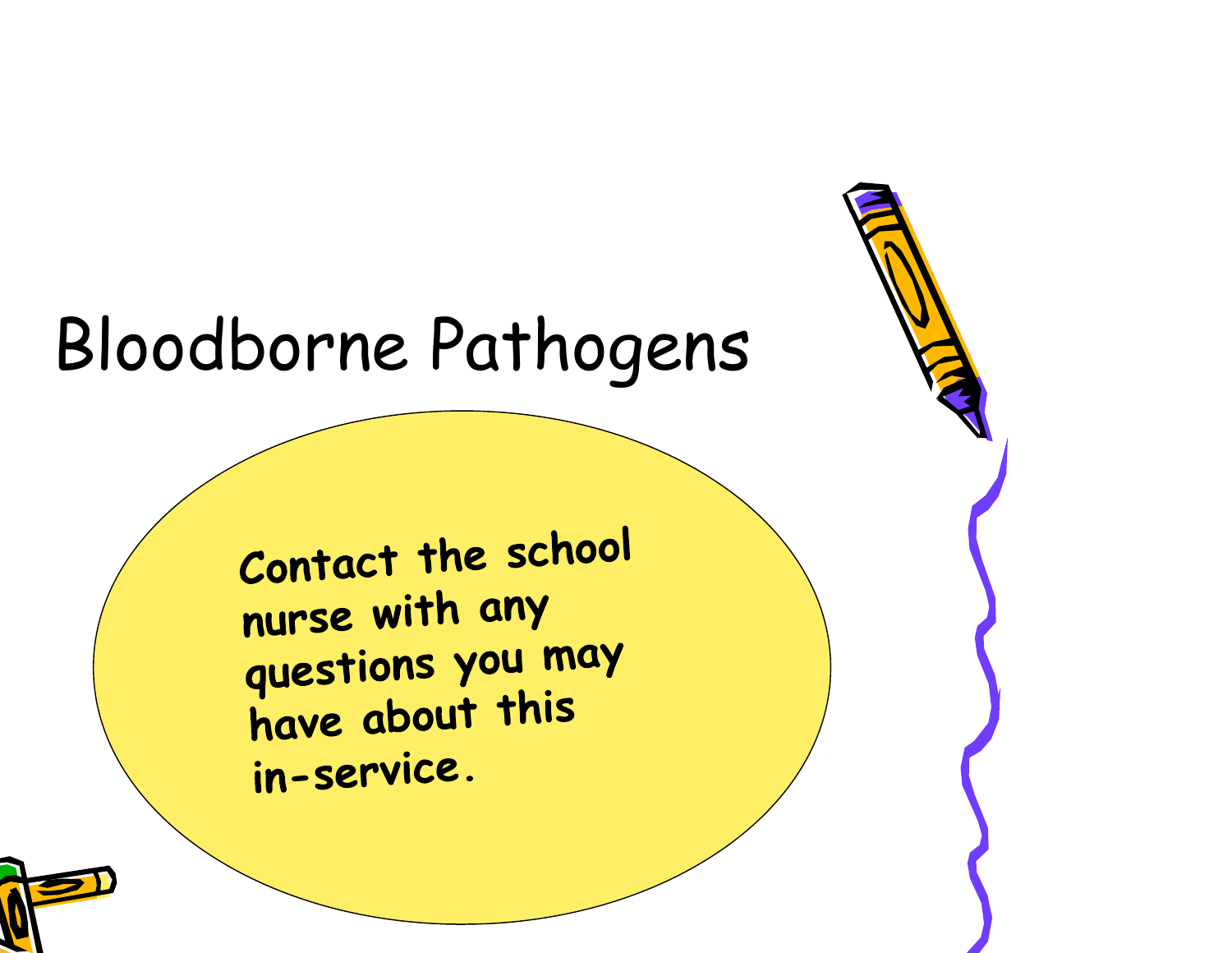

- **1) True False Annual training is required for all employees who can reasonably anticipate contact with blood or other potentially infectious body fluids while at work.**
- **2) True False The Exposure Control Plan is located in the school's administrative office and is available to every employee for viewing.**
- 3) True False can survive in the Hepatitia B virus can survive in dried blood for up the Hepatitia B virus



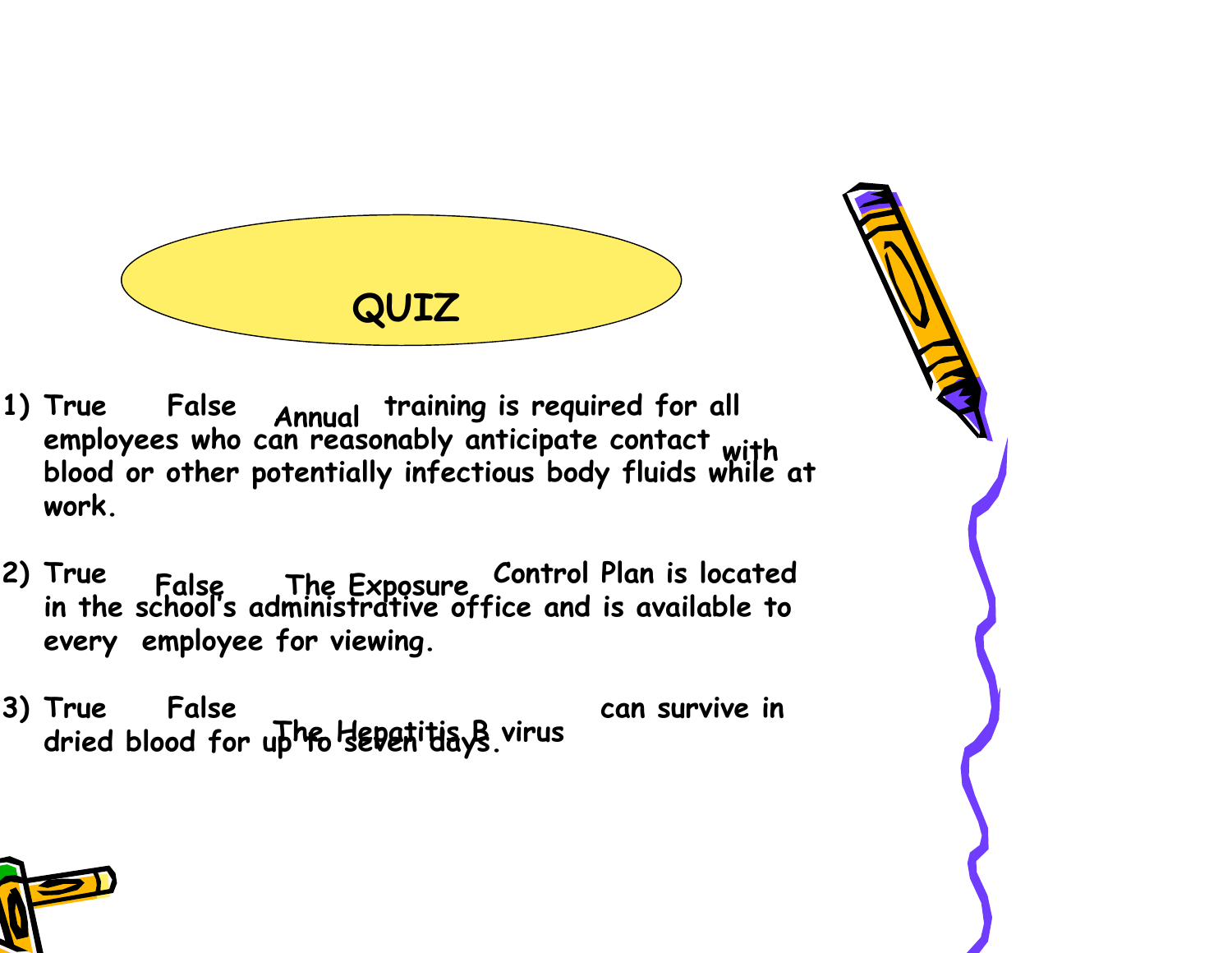- **4) True False Good hand washing is the number one defense against transmission of disease.**
- **5) True False Transmission of bloodborne pathogens can occur through: broken skin ( open sores, cuts), and by entering mucous membranes of the eyes, nose and mouth.**
- **6) True False There is no need to wash your hands after removing your disposable gloves.**

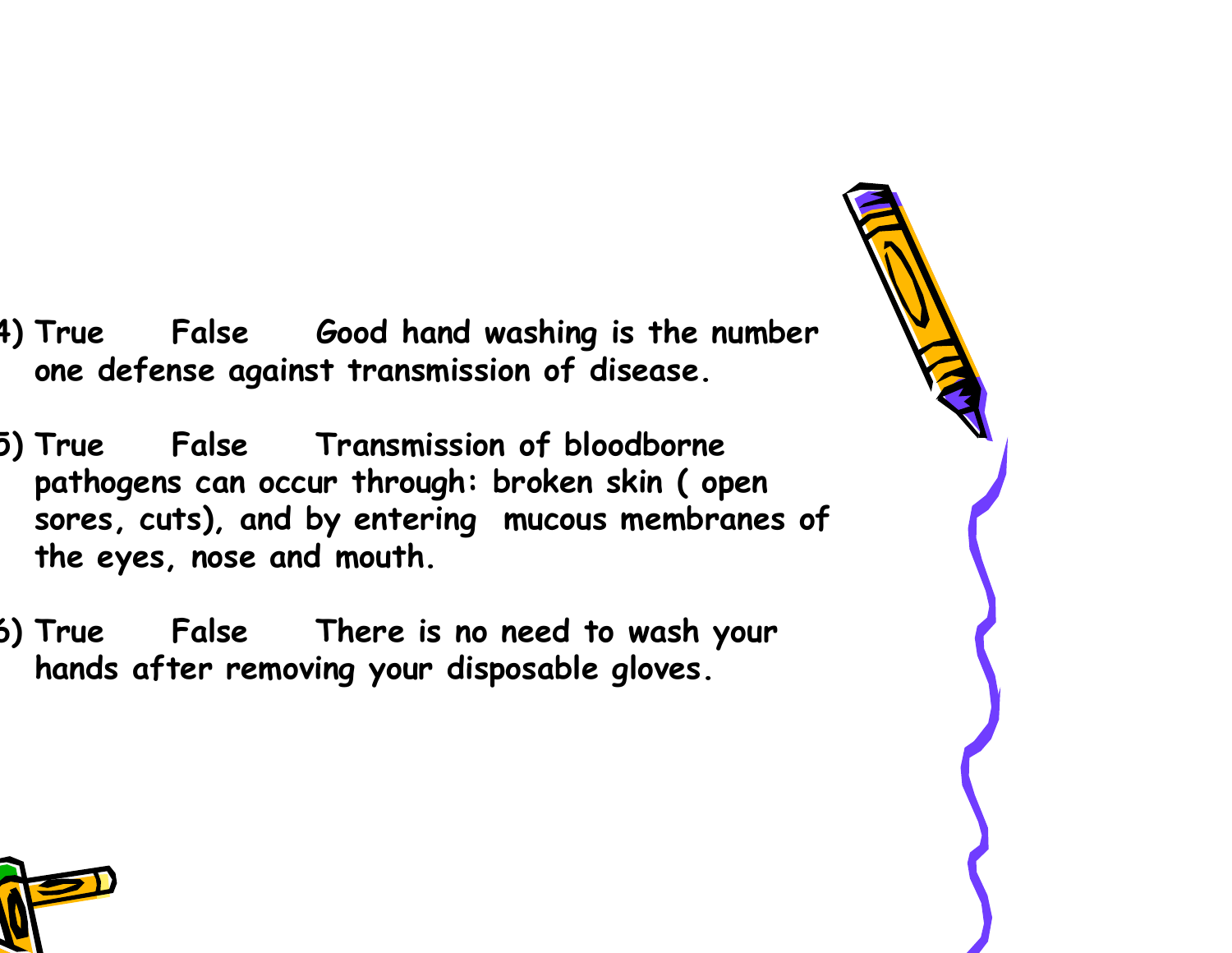- **7) True False If you have an exposure to blood borne pathogen while at work you need to contact your supervisor or school nurse immediately.**
- **8) True False Human Immunodeficiency Virus (HIV) is the only infectious disease carried by the blood that you should be concerned with.**
- **9) True False Hepatitis B Vaccine will protect you from all types of viral hepatitis.**
- **10)True False be used only when there is a chance of Standard Precautions are to contacting the blood of a human at high risk for a bloodborne disease.**

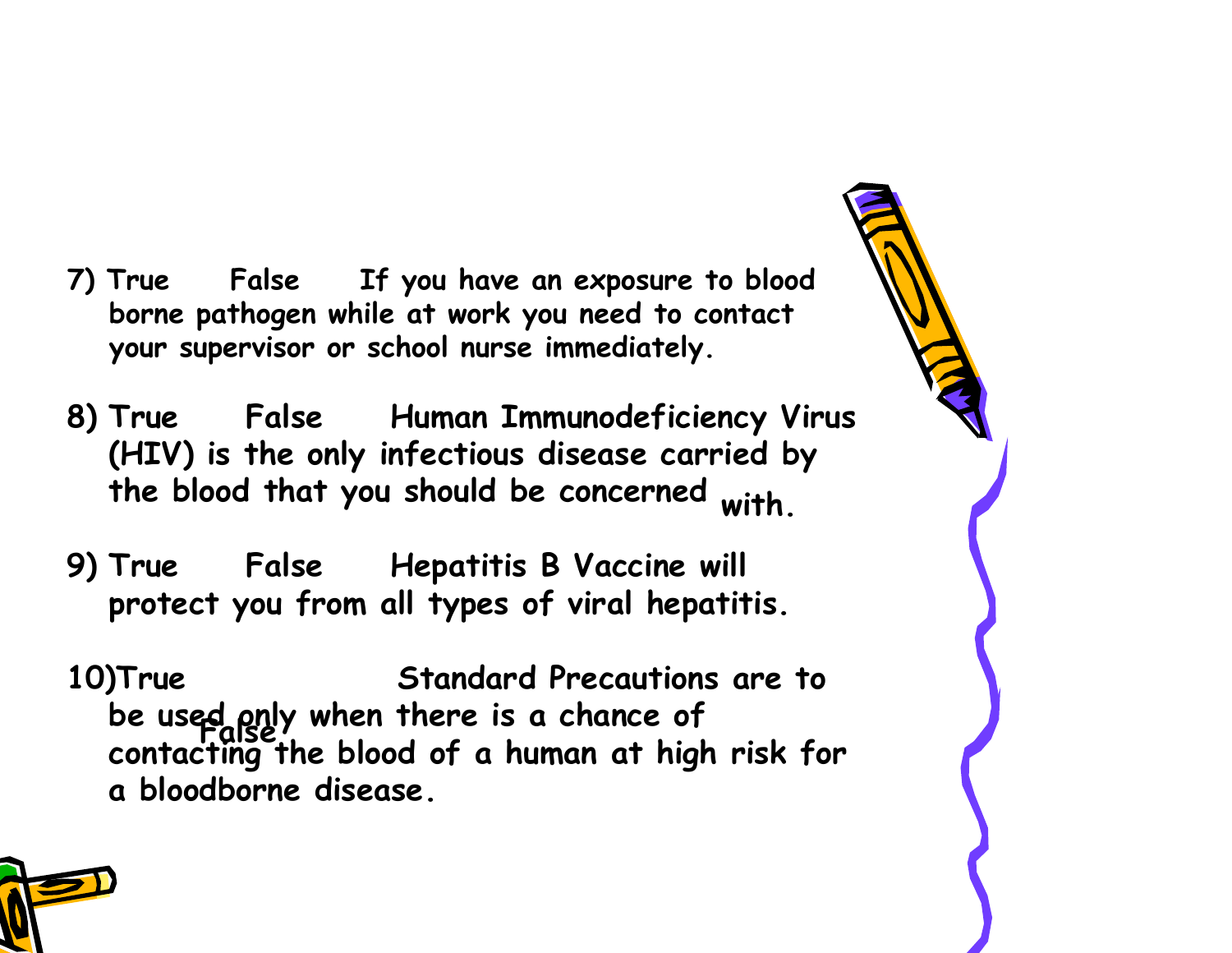## Answers

True Annual training is required for all employees who can<br>reasonably anticpate contact with blood or other potentially<br>infectious body fluids while at work.

**True** The Exposure Control Plan is located in the administrative office and available to every employee for viewing.

**True** The Hepatitis B virus can survive in dried blood for up to seven days.

**True** Good hand washing is the number one defense against transmission of disease.

**True** Transmission of blood borne pathogens can occur through: broken skin (open sores, cuts) and by entering mucous membranes of the eyes, nose and mouth.

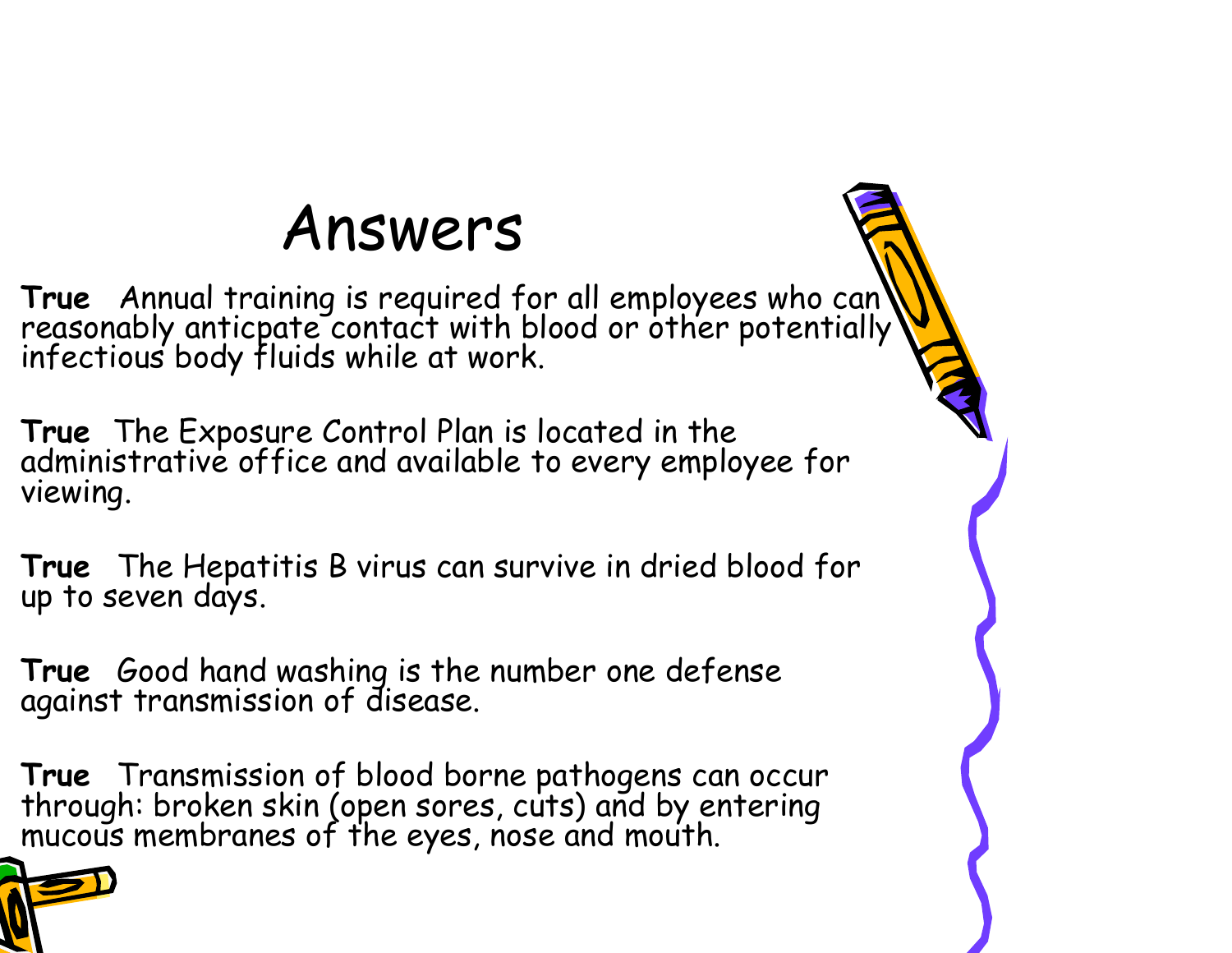## Answers

**False** Hands need to be washed as soon as possible after removing gloves and other PPE.

**True** If you have an exposure to blood borne pathogens while at work your supervisor or school nurse should be notified immediately.

**False** Human Immunodeficiency Virus (HIV), HBV, HCV are infectious diseases carried by the blood that you should be concerned with.

**False** Hepatitis B vaccine protects you from HBV only.

) **False** Treat all human blood and body fluids as if they were known to be infected with BBP. Wear Personal Protective equipment: gloves, goggles, gowns.